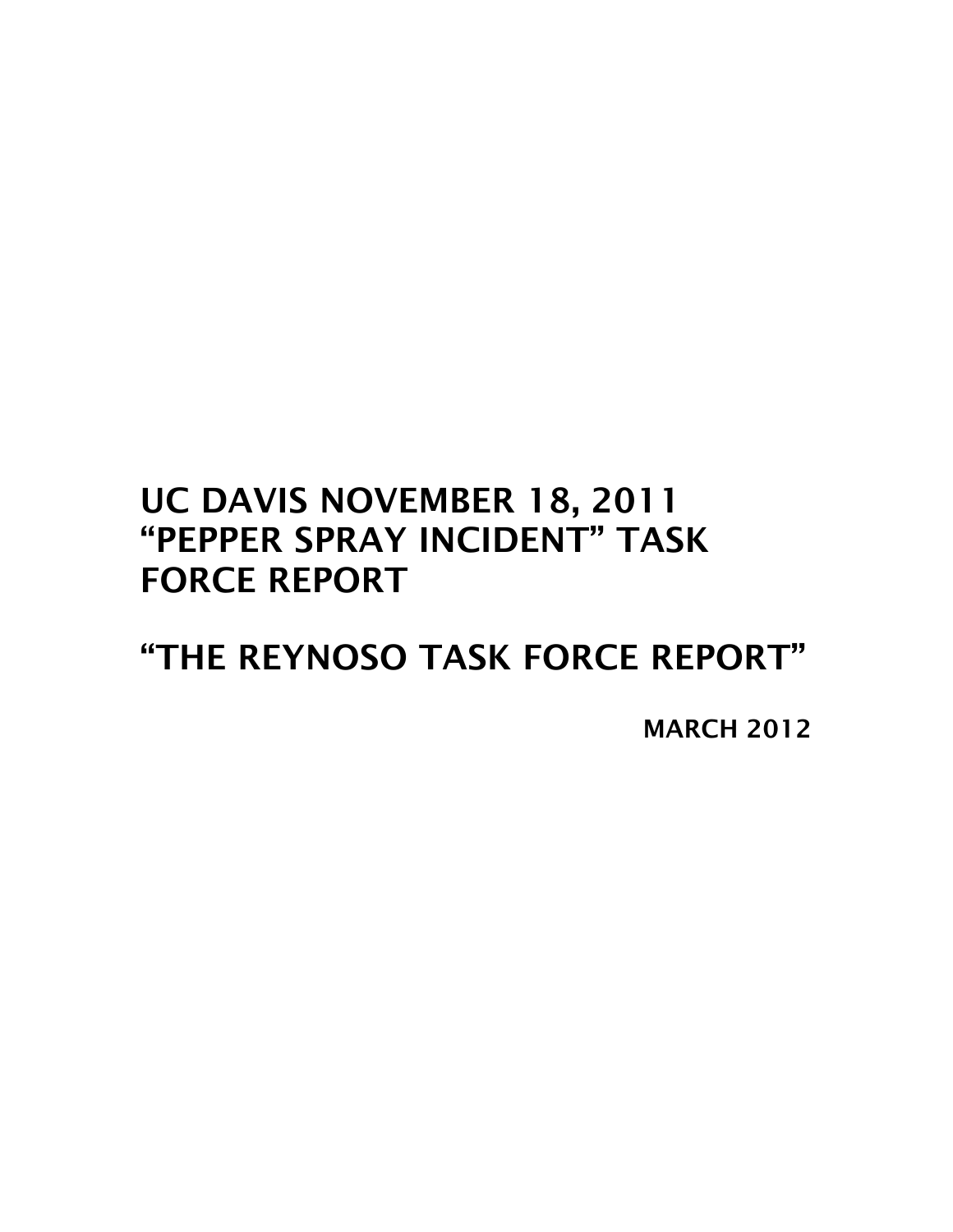# TASK FORCE MEMBERSHIP

#### Cruz Reynoso

Chair, Professor Emeritus, School of Law, UC Davis, and Former Associate Justice, California Supreme Court

#### Peter Blando

Business Services Manager, Office of the Vice Provost—Information and Educational Technology, UC Davis, and past Chair, UC Davis Staff Assembly (nominated by the UC Davis Staff Assembly); Alumnus, UC Davis

#### Tatiana Bush

Undergraduate Student and former Associated Students Senator (nominated by the Associated Students of UC Davis)

#### Penny Herbert

Director of Strategic Planning, UC Davis Health System, and Staff Advisor to the UC Board of Regents

#### Liam McKenna

Law Student, UC Davis (nominated by the Law Students Association)

#### Eric Rauchway

Professor, Department of History, UC Davis (nominated by the Academic Senate)

#### Patrick Blacklock

Yolo County Administrator and immediate past-Chair, Cal Aggie Association

#### Alan Brownstein

Professor, School of Law, UC Davis (nominated by the Academic Senate)

#### Dan Dooley

Senior Vice President, External Relations, UC Office of the President and Designated System-wide Administrator for Whistleblower Complaints; Alumnus, UC Davis

#### Katheryn Kolesar

Chair, UC Davis Graduate Student Association (nominated by the Graduate Student Association)

#### Carolyn Penny

Director, International Law Programs and Principal and Mediator, Common Ground Center for Cooperative Solutions, UC Davis Extension (nominated by the UC Davis Academic Federation)

#### Rebecca Sterling

Undergraduate Student and former Associated Students Senator (nominated by the Associated Students of UC Davis)

#### Judy Sakaki

Vice President, Student Affairs, UC Office of the President and former Vice Chancellor for Student Affairs, UC Davis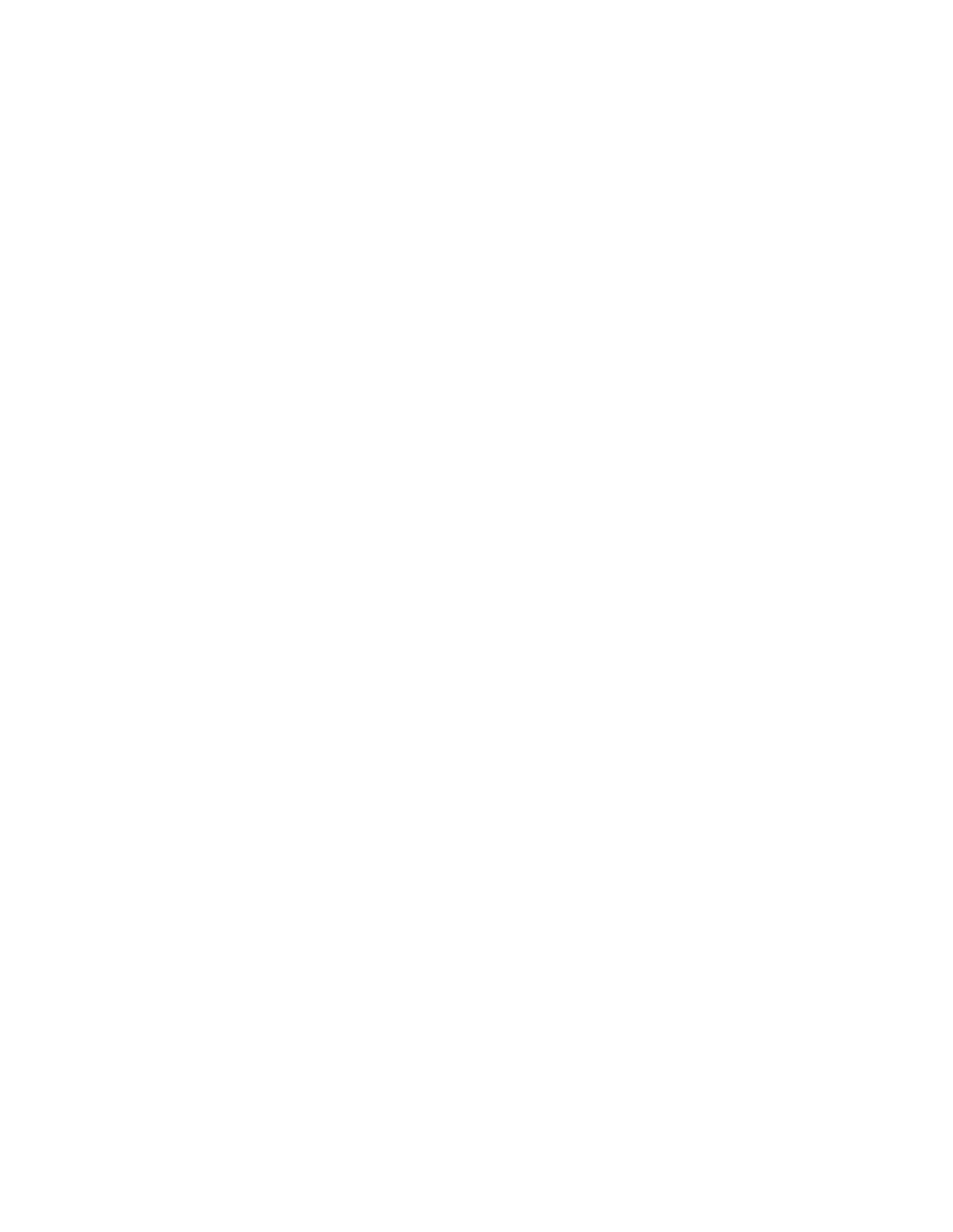# TABLE OF CONTENTS

| Section I - Deficiencies in the Decision-Making<br><b>Process and Substantive Mistakes at the</b>                                                                                                        |  |
|----------------------------------------------------------------------------------------------------------------------------------------------------------------------------------------------------------|--|
| A. There Was a Failure to Investigate Whether or Not<br>"Non- Affiliates" in the UC Davis Occupy                                                                                                         |  |
| <b>B.</b> The Administration Decided to Deploy Police to<br>Remove the Tents on Nov. 18 before Considering                                                                                               |  |
| C. The Scope of the Police Operation to Remove the<br>Tents Was Ineffectively Communicated, Not Clearly<br>Understood by Key Decision- Makers, and,<br>Accordingly, Could Not Be Adequately Evaluated as |  |
| D. There Were No Clear Lines Delineating the<br><b>Responsibility for Decision- Making between</b>                                                                                                       |  |
| E. There Was Confusion as to the Legal Basis for the                                                                                                                                                     |  |
| F. The Leadership Team's Informal, Consensus-Based<br>Decision- Making Process Was Ineffective for<br>Supporting a Major Extraordinary Event 15                                                          |  |
| Section II - The Conduct of the Police Operation 17                                                                                                                                                      |  |
| A. The UCDPD Failed to Plan for the Intended Action<br>According to Standard Operating Procedures  17                                                                                                    |  |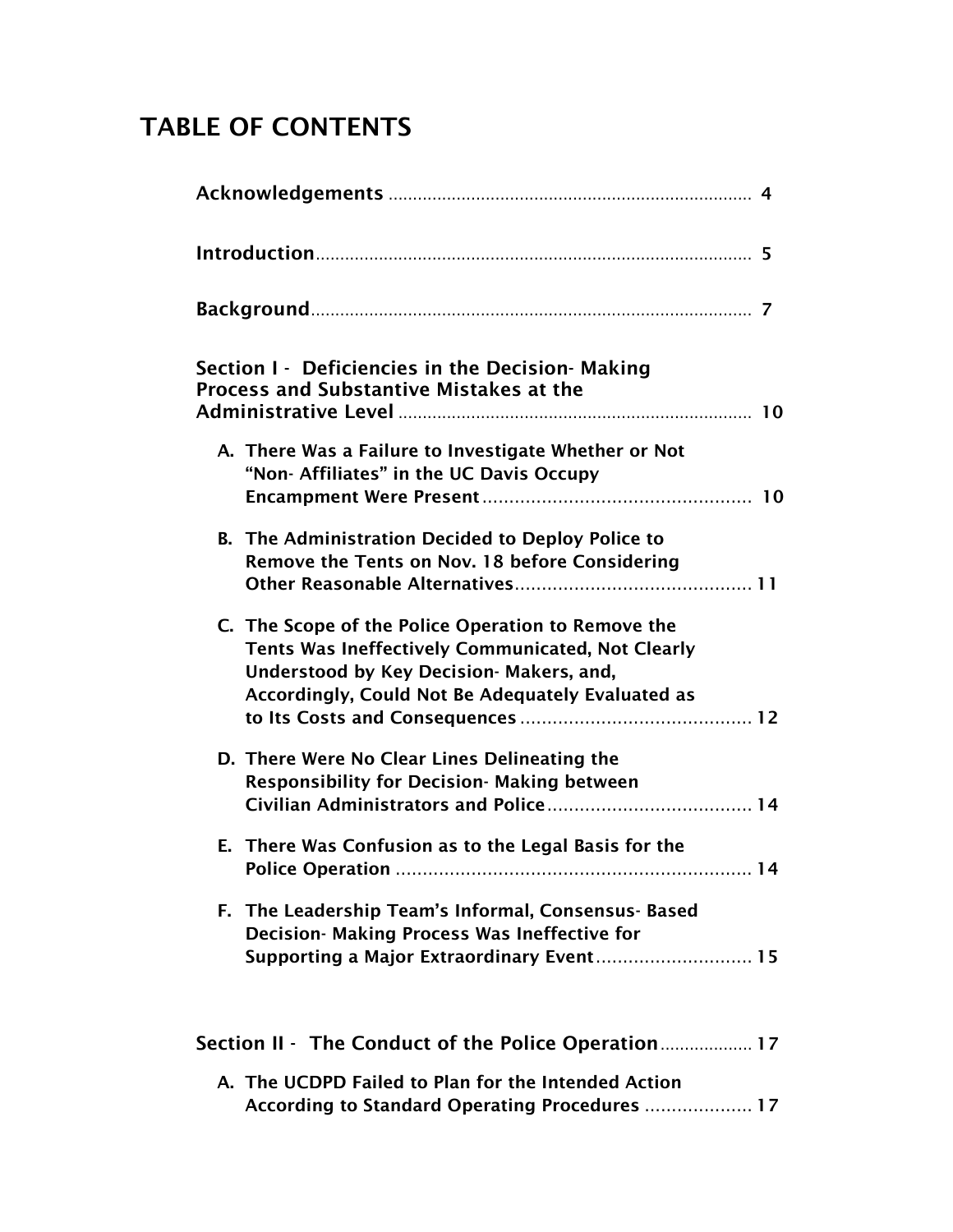| B. Notwithstanding the Deficiencies in the Operations<br>Plan, the Incident Was Not Managed According to                                                                                                                                                                                                                           |
|------------------------------------------------------------------------------------------------------------------------------------------------------------------------------------------------------------------------------------------------------------------------------------------------------------------------------------|
|                                                                                                                                                                                                                                                                                                                                    |
| C. The Decision to Use Pepper Spray Was Not<br>Supported by Objective Evidence and Was Not                                                                                                                                                                                                                                         |
| D. The Pepper Spray Used, the MK-9, First Aerosol<br>Projector, Was Not an Authorized Weapon for Use                                                                                                                                                                                                                               |
| E. There is a Breakdown of Leadership in the UCDPD 19                                                                                                                                                                                                                                                                              |
| F. Other Police Procedural and Tactical Irregularities 19                                                                                                                                                                                                                                                                          |
|                                                                                                                                                                                                                                                                                                                                    |
| A. The Chancellor Bears Primary Responsibility for<br>the Decision to Deploy the Police at 3 p.m. Rather<br>than During the Night or Early Morning, Which is a<br><b>Tactical Decision Properly Reserved for Police</b>                                                                                                            |
|                                                                                                                                                                                                                                                                                                                                    |
| <b>B.</b> The Chancellor Bears Primary Responsibility for<br>the Failure to Communicate Her Position that the                                                                                                                                                                                                                      |
| C. Many Members of the Leadership Team, Including<br>the Chancellor, Vice Chancellor Meyer, and Vice<br><b>Chancellor Wood, Share Responsibility for the</b><br>Decision to Remove the Tents on Friday and, as a<br><b>Result, the Subsequent Police Action Against</b>                                                            |
| D. Chief Spicuzza Bears Individual Responsibility for<br><b>Failing to Challenge the Leadership Team's</b><br>Decision on the Time of the Police Operation and<br>for Not Clarifying the Role the Police Were<br><b>Expected to Play During the Operation. She is also</b><br><b>Responsible for Numerous Deviations from Best</b> |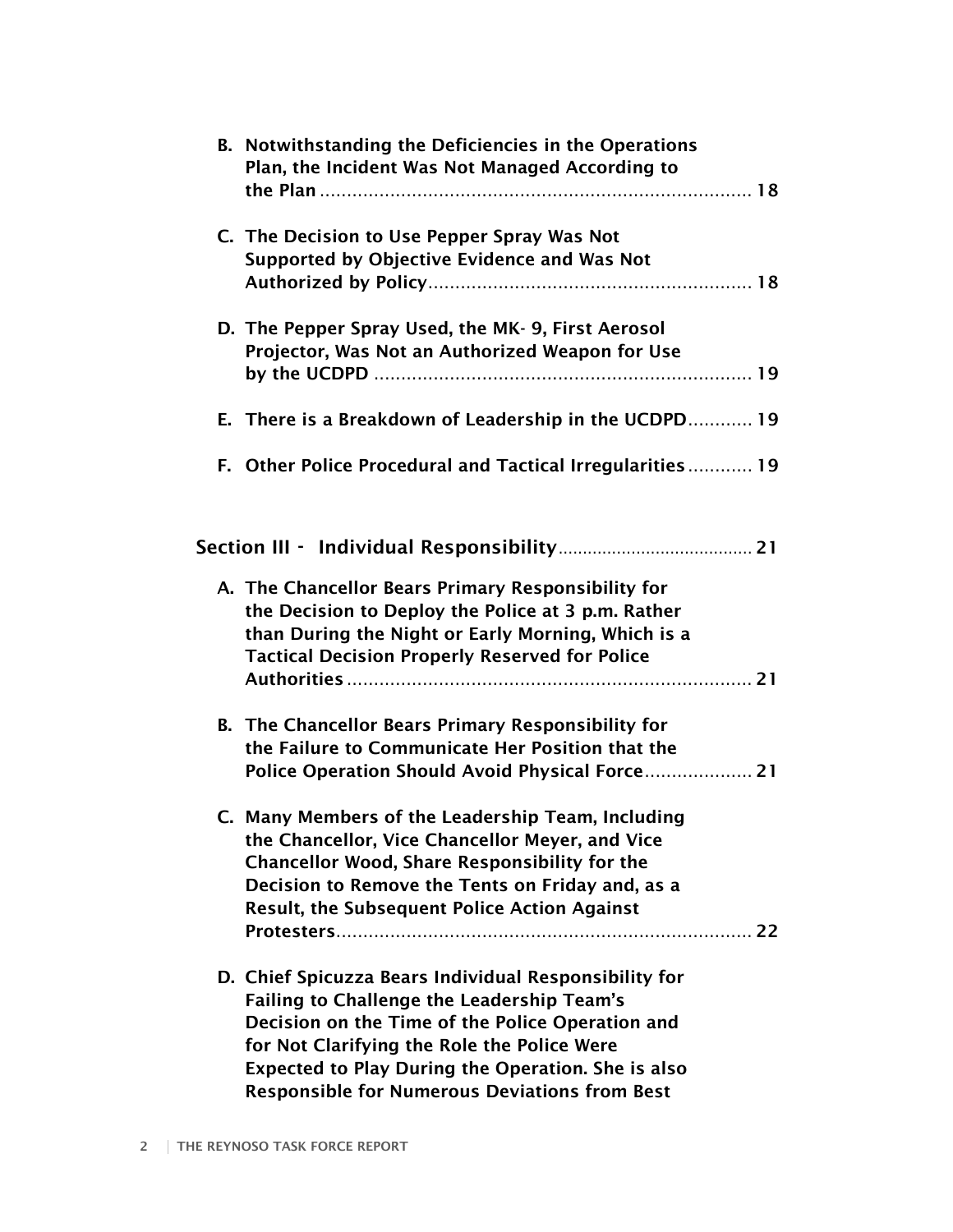| <b>Police Practices Both Before and During the</b>     |  |
|--------------------------------------------------------|--|
|                                                        |  |
| E. Lt. Swartwood Bears Individual Responsibility for   |  |
| Abdicating his Duties as Incident Commander 24         |  |
| F. Lt. Pike Bears Primary Responsibility for the       |  |
| <b>Objectively Unreasonable Decision to Use Pepper</b> |  |
| Spray on the Students Sitting in a Line and for the    |  |
|                                                        |  |
|                                                        |  |
|                                                        |  |
| A. Recommendations for the Administration and          |  |
|                                                        |  |
|                                                        |  |
|                                                        |  |
| C. Recommendations for System-Wide Consideration  28   |  |
|                                                        |  |
|                                                        |  |

# Appendices

| APPENDIX 1 - Terminology and Nomenclature 30 |  |
|----------------------------------------------|--|
|                                              |  |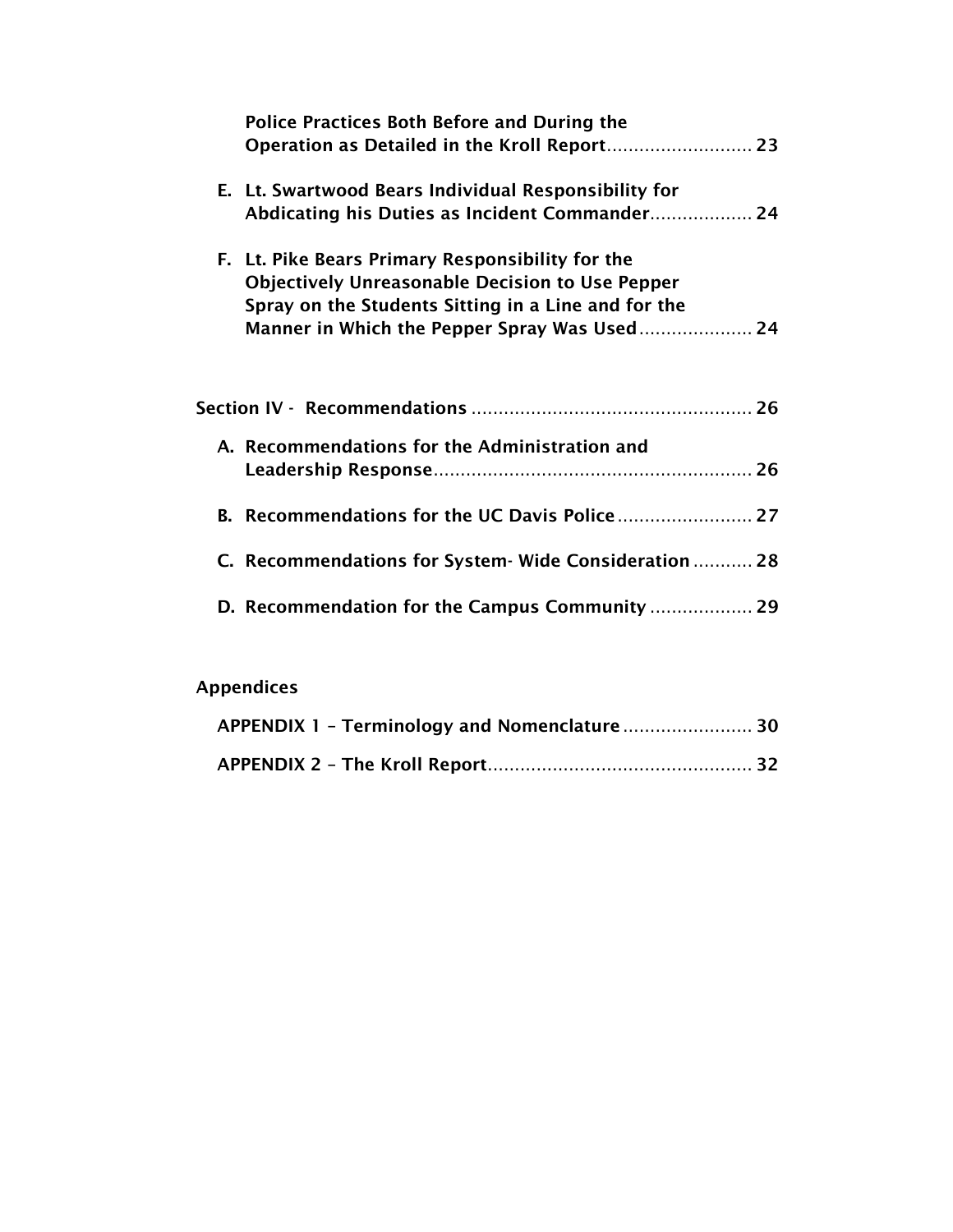# ACKNOWLEDGEMENTS

The Task Force wishes to recognize Law School and campus staff, Office of the President staff and Kroll for their invaluable assistance enabling completion of this report.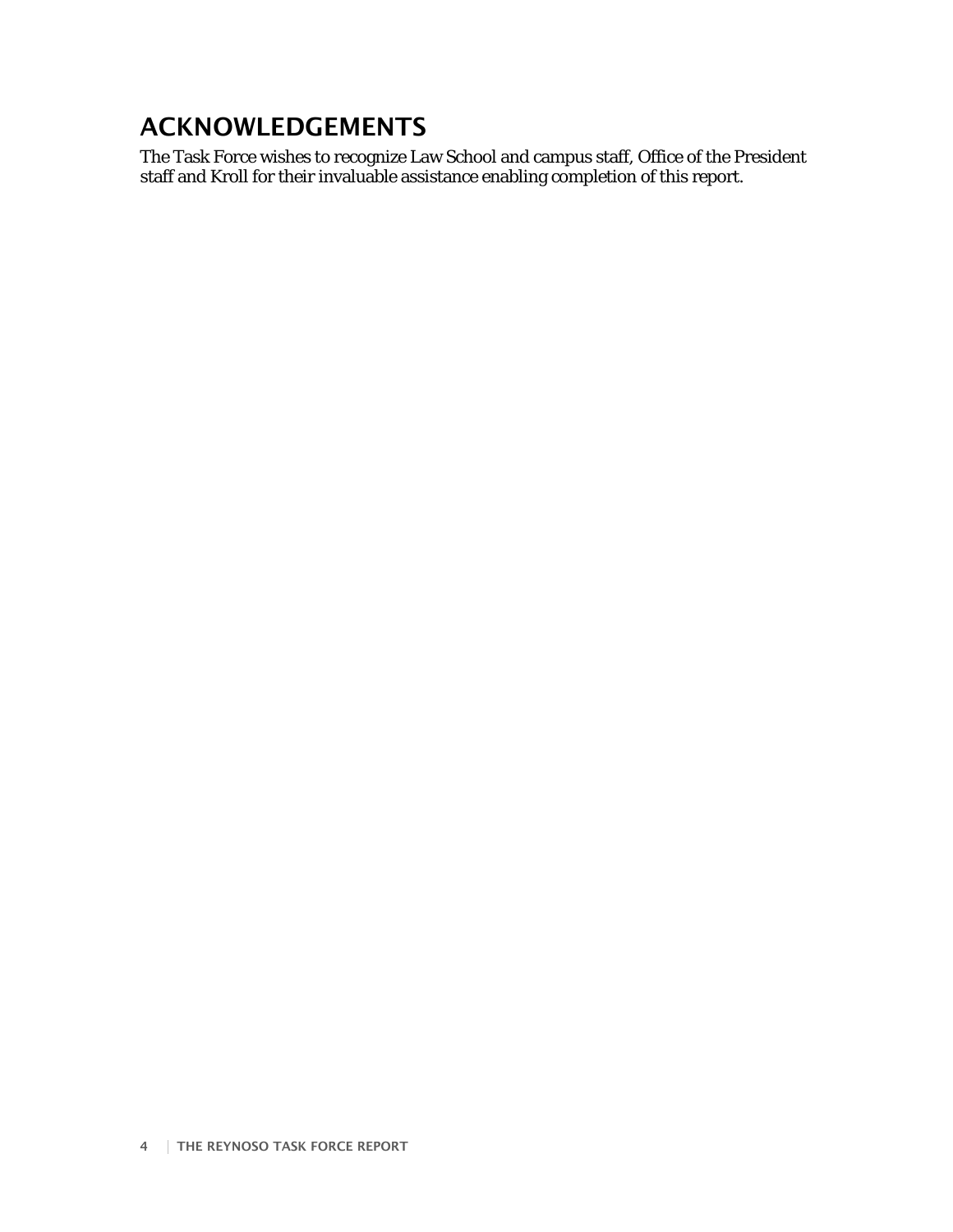## **Introduction**

### Our overriding conclusion can be stated briefly and explicitly. **The pepper spraying incident that took place on November 18, 2011 should and could have been prevented.**

On November 18, 2011, University of California, Davis, police officers used pepper spray on students sitting in a line in the midst of a protest and "occupation" on the campus quad. Viral images of the incident triggered immediate and widespread condemnation of the police action.

To assist the Task Force with fact finding and the identification of best practices in policing, the University engaged Kroll, Inc., an internationally known risk management firm. Kroll completed the final draft of its report on Feb. 22, 2012 (the "Kroll Report"). The Kroll Report describes at length the events leading up to this incident. In brief, at approximately 3:00 p.m. on Thursday, November 17, 2011, tents were erected on the Quad at the Davis campus. The Administration decided to remove the tents, instructing police to do so at 3:00 p.m. on Friday, November 18, 2011. While attempting to remove tents, the police arrested several individuals. Subsequently, in the midst of a growing group of people, the police officers employed pepper spray to remove several students linking arms in a line across a walkway in the Quad.

The UC Davis protest focused on and drew strength from widespread discontent among students about the increase in tuition and fees at the University of California. The incident also took place against the backdrop of worldwide student protests, including demonstrations by the Occupy Wall Street movement, which triggered similar events across the nation. These protests presented challenges for all affected universities and municipalities in attempting to balance the goals of respecting freedom of speech, maintaining the safety of both protesters and non-protesters, and protecting the legitimate interests of government and the non-protesting public.

In the immediate aftermath of the UC Davis incident, University of California President Mark G. Yudof announced the appointment of former California Supreme Court Justice Cruz Reynoso to chair a Task Force to address the pepper spraying of UC Davis students. This was a result of a request from Chancellor Katehi for an independent investigation to review the incident and report findings and recommendations to enable peaceful and nonviolent protests. All Task Force members are either currently or were once affiliated with UC Davis and most were nominated by relevant campus organizations.

## *Charge from the President*

The President established the following charge to the Task Force:

- Receive and review the fact-finding report from Kroll concerning the events that took place on November 18, 2011;
- Based on that review, and subject to available information, issue findings regarding responsibility for the events of November 18;
- Provide recommendations to Chancellor Katehi and the President on improvements to police procedures, command protocols, and campus policies and oversight structures that will help ensure the rights and safety of nonviolent protesters and the entire campus community.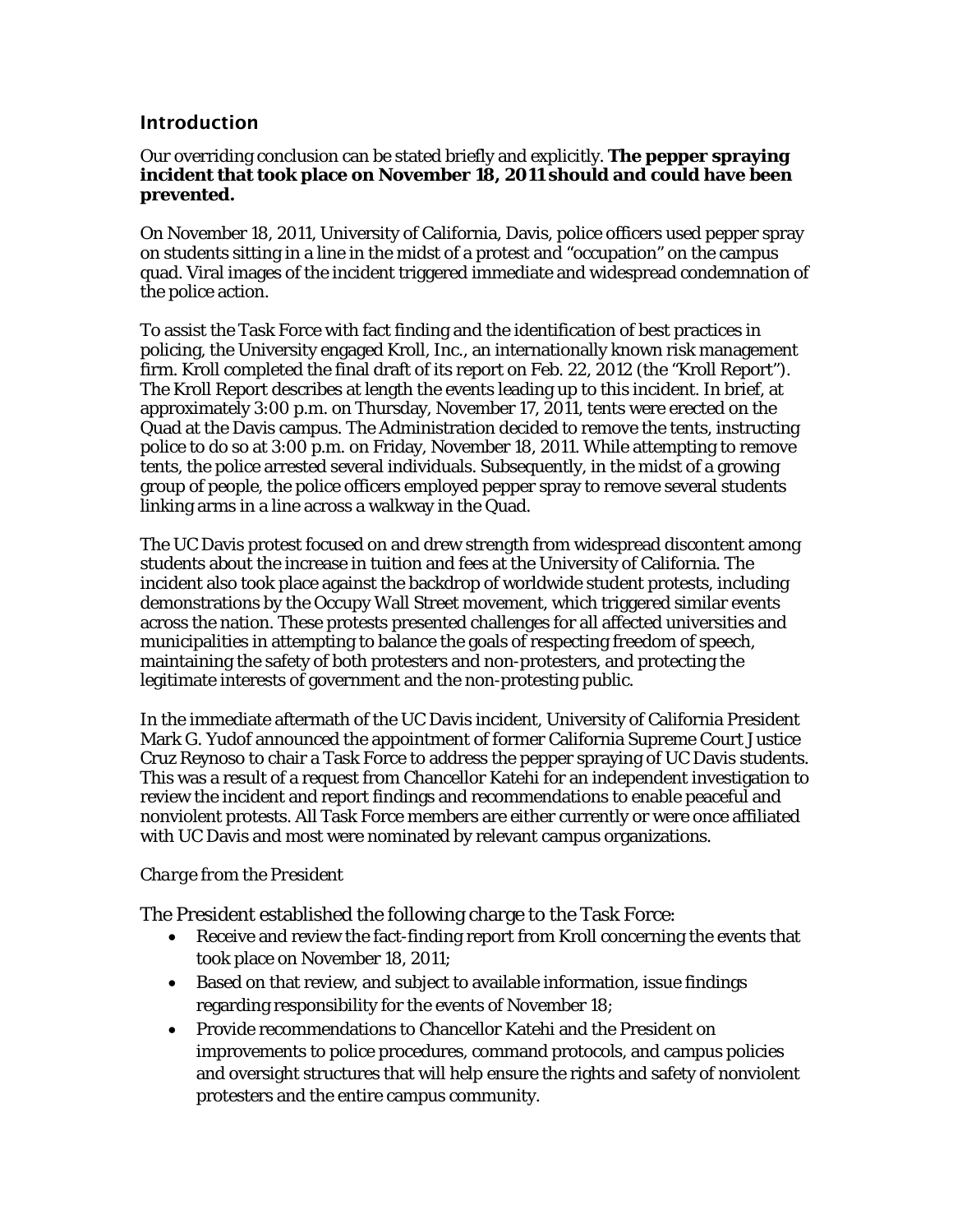Kroll provided to the Task Force a lengthy description of the discussions and decisions leading up to the Nov. 18 incident. It also evaluated the decision-making process and substantive conduct of campus administrators and police in comparison to a best practices standard for dealing with situations involving the deployment of police in response to protests. To avoid redundancy and to make the analysis and conclusions of the Task Force more accessible to readers, the Task Force report incorporates by reference the description of the evidence described in the Kroll Report.

The Charge to the Task Force did not include requesting recommendations for disciplinary action. An Internal Affairs investigation is running concurrent with the work of the Task Force which would address disciplinary action for police officers. Subject officers (those directly subjected to the Internal Affairs investigation) declined to be interviewed by Kroll. As of the date of this report, the Yolo County District Attorney has declined to charge arrestees who were cited for unlawful assembly, failure to disperse, or illegal camping. The Task Force was directed to issue findings assigning responsibility for these events. This Report includes such findings as well as recommendations designed to ensure the rights and safety of nonviolent protesters and the entire campus community are protected.

Furthermore, the Task Force has not been asked to evaluate nor did we receive from Kroll any information regarding communications from UCOP to the campus.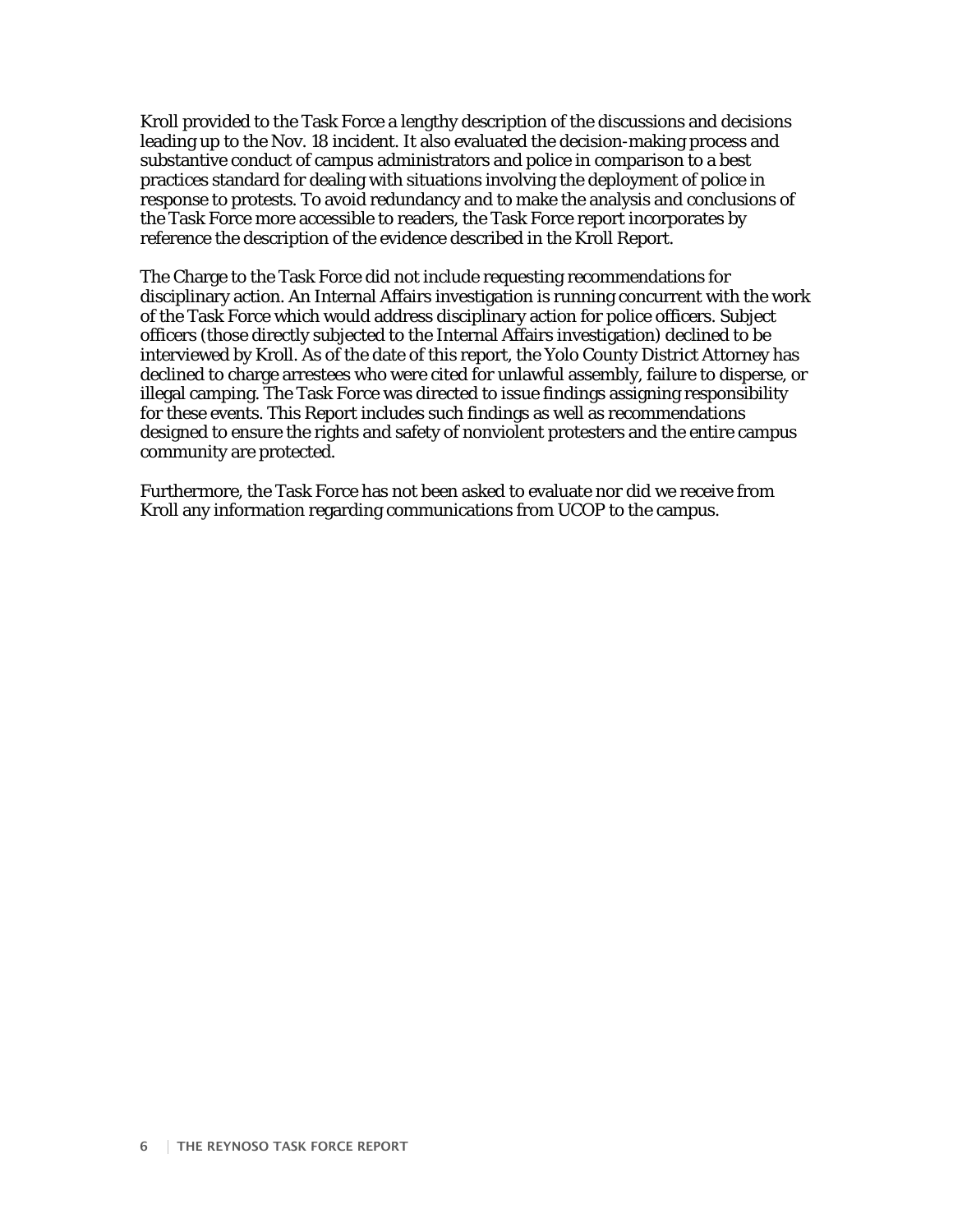## Background

*The Leadership Team's Focus on the Occupy Movement Influenced its Perception of the Encampment at UC Davis*

According to Kroll, the UC Davis Leadership Team originated in 2009, in response to student protests over high and rising tuition costs at the University of California. As fees increased sharply so did the frequency and size of protests.

Demonstrations against fees drew sufficient support from a large number of students and came so often that by 2009 they began to overwhelm the ordinary capacity of the Office of Student Affairs to handle protests, which provided the occasion for the Office to create a force of volunteers, to stay in contact with demonstrators and to provide information about protests to the administration.

Concern over tuition inspired the numerous protests including the protests at Berkeley on November 9 and the occupation of Mrak Hall on November 15.

This existing discontent over tuition merged with the tactics of the national Occupy movement in the fall of 2011.

The decision of the Occupy movement, which originated in New York City in the fall of 2011, to use long term encampments as a primary protest strategy confronted municipalities, and later universities, with a new situation – one that they had seldom encountered in earlier protests. As the movement spread to over 100 cities, many municipal leaders became concerned that the movement's encampments created health and safety risks to the public. In many situations, city officials ordered the dismantling of the encampments. These events attracted national media attention. As municipal authorities challenged city encampments, encampments were increasingly located on university campuses.

The UC Davis administration was well aware of these developments. Indeed, a member of the campus Leadership Team sent an e-mail to Campus Police Chief Spicuzza in Nov. 2011 alerting her to a New York Times article describing the "growing concerns" of municipal authorities "over health and safety" issues involving the encampments and the fact that "protesters have begun to erect more tents on college campuses."

An Occupy encampment in Central Park in the City of Davis was started on Oct. 15, 2011. City officials took no steps to take down the protesters' tents. The challenge to an Occupy encampment that probably received the most media attention in Northern California was the dismantling of the Occupy Oakland encampment by police on Oct. 25, 2011. Vice Chancellor Meyer sent an e-mail to Chancellor Katehi, Provost Hexter, and other administrative staff on that same day. Referring to a possible protest at the UC Davis campus, he wrote that if protesters attempted to camp on the Quad, "Camping is not allowed on the quad, however, the removal of occupants may create a scene with Police removing individuals and property that could be troublesome. We do worry that if camping persists it could attract individuals that have no affiliation with the campus which raises other security issues. We are assessing our legal options and are not inclined to allow tents or structures."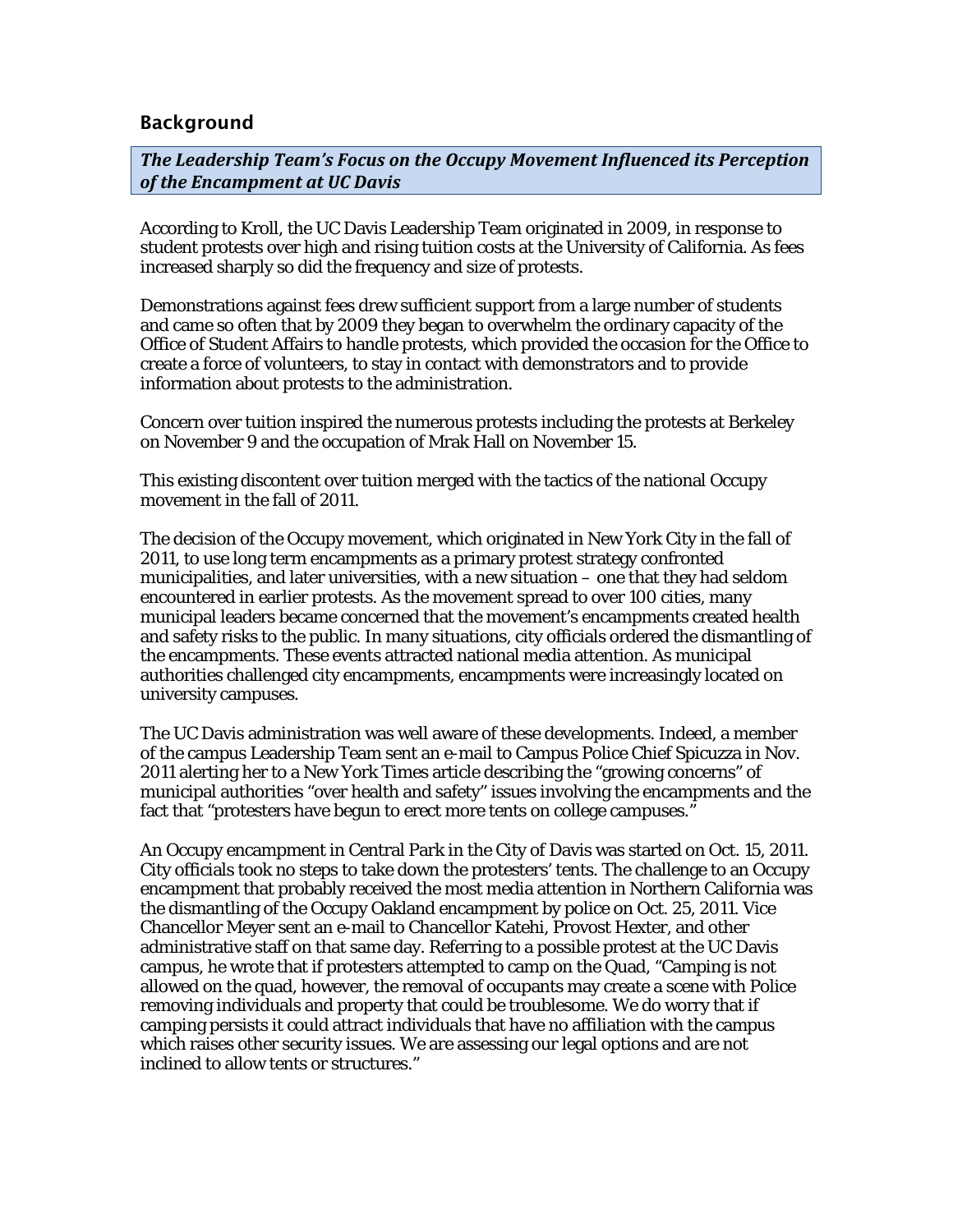Oakland authorities permitted the Occupy Oakland protesters to rebuild their encampment. Police dismantled the encampment a second time on Nov. 14. This second police action responded to media accounts reporting drug use and violence in the encampment including the shooting of an individual participating in the encampment nearby.

On Nov. 9, 2011, responding to an attempt to set up an encampment at UC Berkeley, police wearing riot gear used batons to clear protesters from the area and take down the few tents that had been erected. The police use of force at Berkeley drew substantial criticism. On Nov. 15 thousands of protesters held a rally at UC Berkeley and erected new tents in Sproul Hall Plaza. Newspapers reported that "Hundreds of occupiers displaced Monday from the Occupy Oakland Camp joined forces with a resurgent Occupy movement at UC Berkeley. " Police in riot gear moved in to dismantle the UC Berkeley encampment at 3:30 a.m. on Nov. 17. Police raided and dismantled a similar Occupy encampment at UCLA at 5:15 a.m. on Nov. 18.

When tents went up on the Quad on Nov. 17, the longstanding protest against high and rising tuition and fees in the UC found expression through the tactics of the national Occupy movement. Campus administrators focused on the relation of this event to other Occupy movement encampments. Political demonstrations are not uncommon at Davis and the Quad occupies a unique status as the traditional location where protests occur. It is a central and highly visible location which makes it an ideal location for speakers to reach the audience they are addressing, the university community. It is also a location where robust expressive activity can occur without unreasonably interfering with the University's ability to perform its duties of teaching and research or unduly burdening the interests of non-protesting students, staff, and faculty. The administration did not consider the Occupy movement encampment to be a conventional campus protest. The Leadership Team appeared to perceive it as a vehicle through which non-affiliates might enter the campus and endanger students.

During an interview conducted by Kroll staff with Chancellor Katehi on Dec. 20, 2011, about a month after the pepper spray incident, the Chancellor explained her concerns about the involvement of "non-affiliates" with the UC Davis Occupy movement and encampment. Chancellor Katehi stated, "We were worried at the time about that [nonaffiliates] because the issues from Oakland were in the news and the use of drugs and sex and other things, and you know here we have very young students . . . we were worried especially about having very young girls and other students with older people who come from the outside without any knowledge of their record . . . if anything happens to any student while we're in violation of policy, it's a very tough thing to overcome."

Vice Chancellor Meyer expressed similar concerns in an interview conducted on Dec. 7. He explained, "our context at the time was seeing what's happening in the City of Oakland, seeing what's happening in other municipalities across the country, and not being able to see a scenario where [a UC Davis Occupation] ends well . . . Do we lose control and have non-affiliates become part of an encampment? So my fear is a longterm occupation with a number of tents where we have an undergraduate student and a non-affiliate and there's an incident. And then I'm reporting to a parent that a nonaffiliate has done this unthinkable act with your daughter, and how could we let that happen?"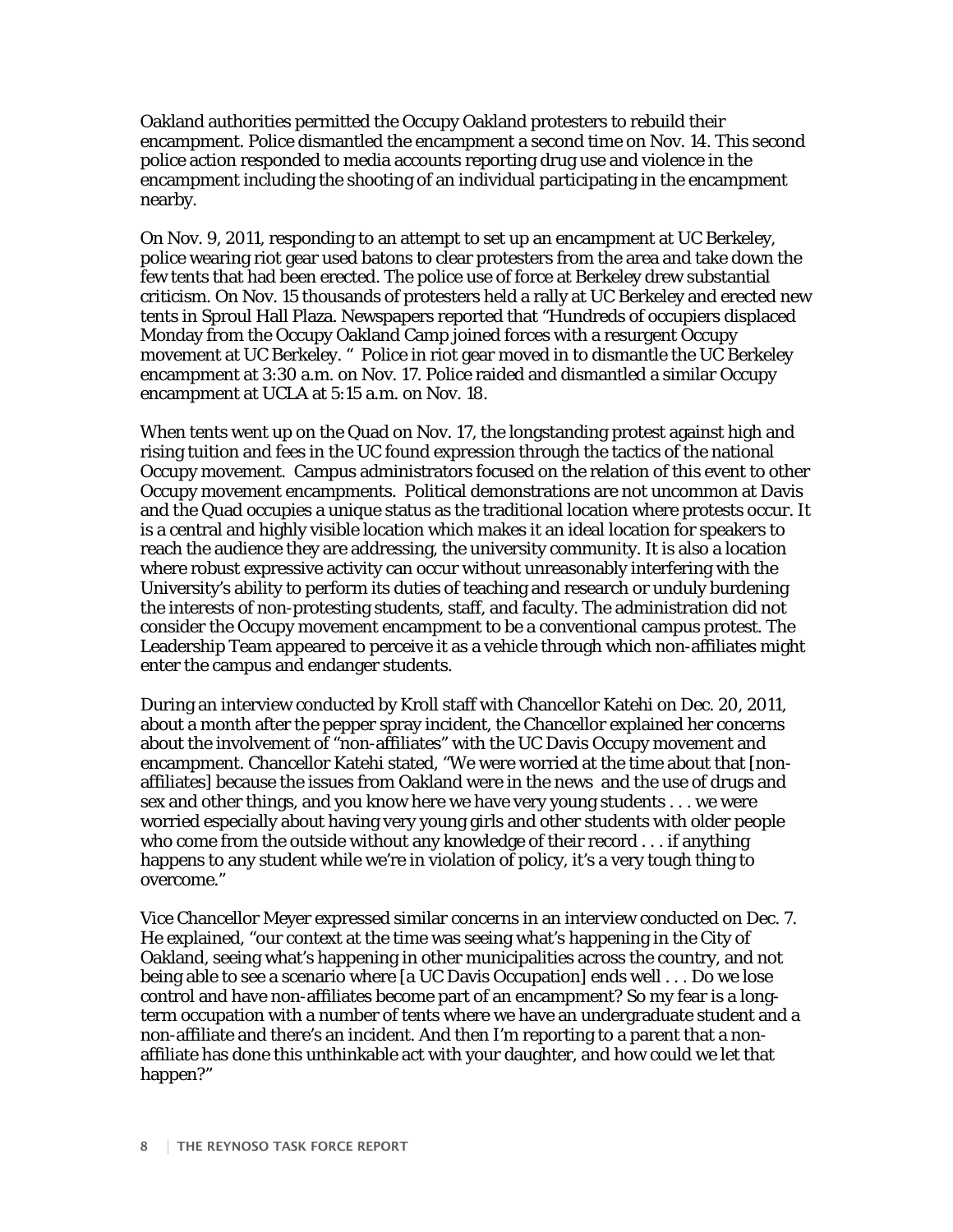When explaining their decisions on Nov. 17 and 18, UC Davis administrators repeatedly referenced this concern about individuals not affiliated with the university at Occupy movement protests and encampments on campus, and the security risks created by their presence. Indeed, in Chancellor Katehi's letter distributed to campus protesters on Nov. 18, the day of the pepper spray incident, the Chancellor wrote "We are aware that many of those involved in the recent demonstrations on campus are not members of the UC Davis community. This requires us to be even more vigilant about the safety of our students, faculty and staff." As our report will indicate these concerns were not supported by any evidence obtained by Kroll.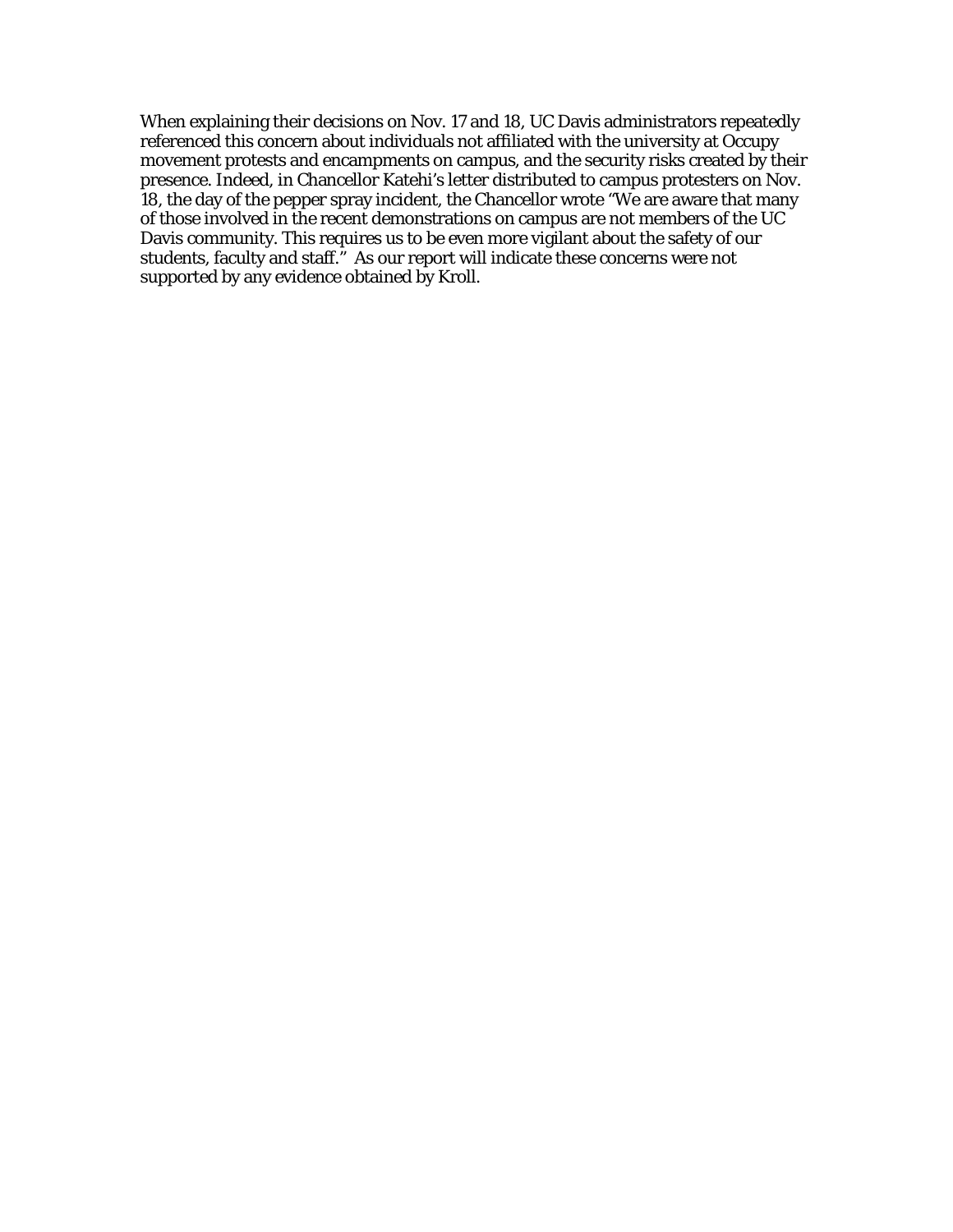## Section I – Deficiencies in the Decision- Making Process and Substantive Mistakes at the Administrative Level

*A. There Was a Failure to Investigate Whether or Not "Non-Affiliates" in the UC Davis Occupy Encampment Were Present*

As detailed below, the Task Force concludes that the failure to conduct any additional investigation into the presence of non-affiliates in the encampment was a significant error in the Leadership Team's decision-making process.

UC Davis campus administrators identified the security risks created by non-affiliates participating in the Occupy encampment as a critical factor influencing their decision to remove the tents erected in the Occupy UC Davis encampment. One source for their concern was the information reported by news media regarding drug use and violence at municipal encampments, particularly the Occupy Oakland encampment, and the presence of non-affiliates at protests and encampments at other universities, such as UC Berkeley.

Campus police reports supported the conclusion that a substantial number of the Occupy movement protesters on campus were not students. One UC Davis police officer who spent the night at a Mrak Hall protest on Nov. 15 wrote that "the majority (of protesters) were NOT affiliated with the University [but were] part of the 'Occupy' movement." UC Davis Police Chief Spicuzza informed the Leadership Team that her officers suggested that 80% of the protesters participating in the encampment on the Quad were not students.

This information was directly challenged by Student Affairs staff and volunteers. One student volunteer suggested that all of the protesters at Mrak Hall on the night of Nov. 15 were either students or faculty. Assistant Vice Chancellor Castro informed the Leadership Team that based on her observations of the Occupy encampment on the Quad on Nov. 17, "the only non-affiliates I saw were people from the interfaith communities providing food . . . and they were not spending the night." Assistant Vice Chancellor Castro explicitly challenged Chief Spicuzza's report that a substantial number of the protesters at the encampment were non-affiliates and the Police Chief conceded that Castro's information was more credible than the reports of her officers. The Chancellor addressed Castro's report, asking if she could "prove" that the protesters were mostly students. Castro replied, "I didn't ask for IDs. It's just from my sense of what I know." The Leadership Team did not discuss the matter further.

To date, the assertion that many non-affiliates were involved in the Occupy movement encampment on the Quad has not been substantiated. The status of the protesters arrested on Nov. 18 does not support the contention that many non-affiliates were involved in these events.

Because the presence of non-affiliates on campus in the encampment was the expressed foundation of the Leadership Team's safety concerns, an accurate determination of the number of non-affiliates in the encampment would substantially support or undermine any immediate need to order the tents on the Quad to be taken down. Yet, notwithstanding the conflicting intelligence presented to the Leadership Team, the Task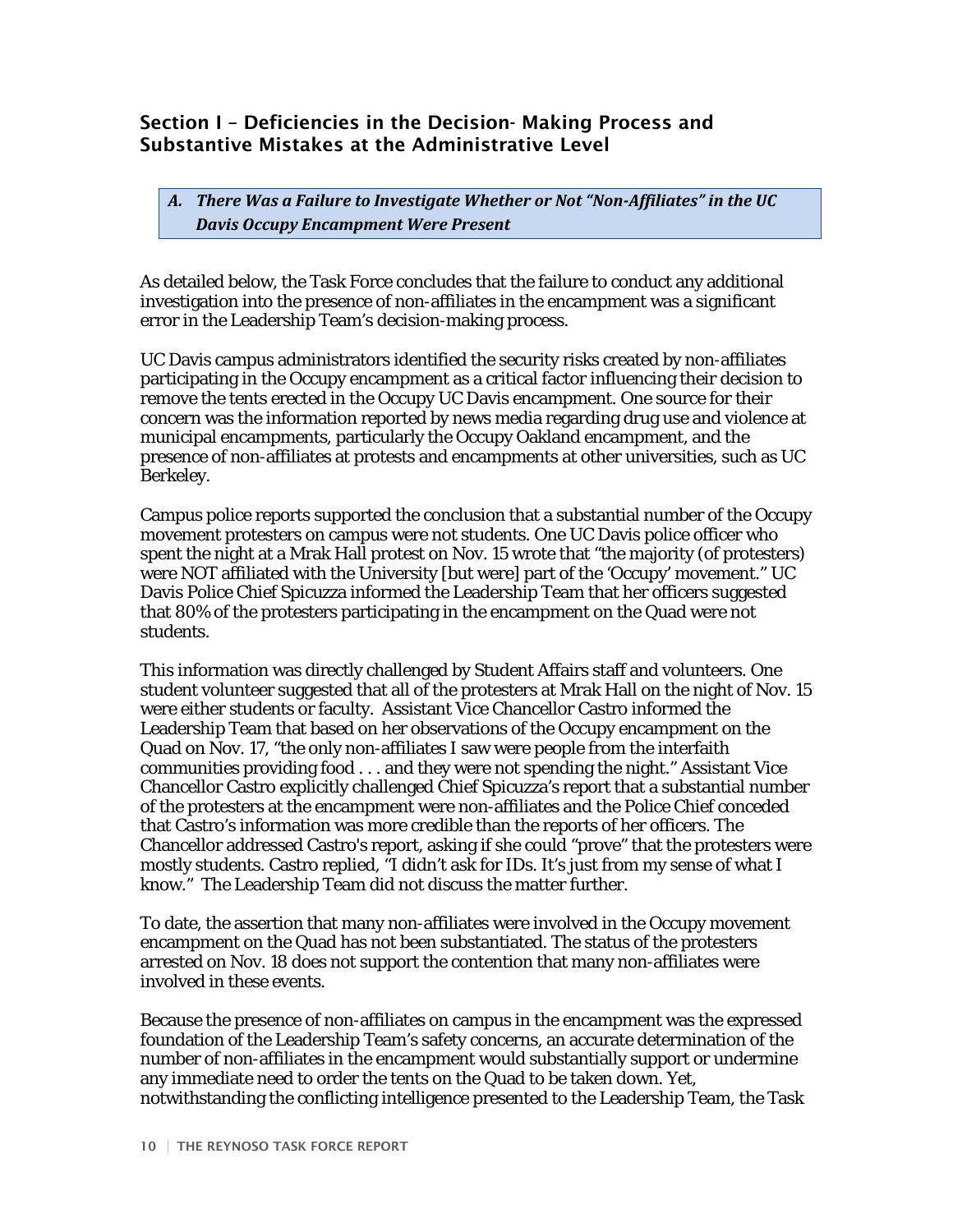Force has seen no evidence that any further inquiry was conducted to resolve this question. While the Leadership Team may have worried that the continued existence of the encampment would attract non-affiliates to the campus over time, this concern would not justify ordering the immediate dismantling of the encampment.

## *B. The Administration Decided to Deploy Police to Remove the Tents on Nov. 18 before Considering Other Reasonable Alternatives*

As noted, the Leadership Team's conclusion that the presence of non-affiliates in the encampment posed a risk to students was challenged as to its accuracy. Still, one might reasonably decide that even when confronted with uncertainty as to the existence or extent of risks to students, the prudent course would be to intervene immediately to ensure student safety. That decision presupposes that there were no reasonable alternative means available to the administration other than ordering the tents to be removed immediately to adequately ameliorate the risk to students.

Possible alternatives for protecting students in the encampment seem almost selfevident. For example, police officers could have been posted to monitor and provide security for the encampment overnight, an alternative suggested by Vice Chancellor Castro. There is a financial cost to such arrangements, and providing security for the encampment might not be feasible as a long term solution to the problem. The question here, however, is not whether this approach is practical long term, but rather whether it could have been utilized at least for a few days.

Delaying the deployment of police to remove the tents for even a few days would have provided campus administrators more time to carefully evaluate the nature and scope of the problem, more time to carefully evaluate the costs and consequences of different university responses to the encampment and more time for discussion, negotiation, and mediation with the protesters to attempt to defuse the situation. Also, and importantly, it would have created the opportunity to expand the decision-making process by reaching out to the campus community more broadly. Conversely, requiring immediate action provided limited opportunities for consultation with other campus stakeholders and constrained decision-makers' opportunities to rigorously evaluate their reasoning and plans. The Task Force concludes that there was no immediate need to order the police to take down the tents on Friday, Nov. 18.

The Task Force has received no information describing the extent to which the Leadership Team considered alternatives to the immediate deployment of the police. It is difficult to avoid the conclusion that the Leadership Team's analysis of alternatives seems inconsistent and incomplete.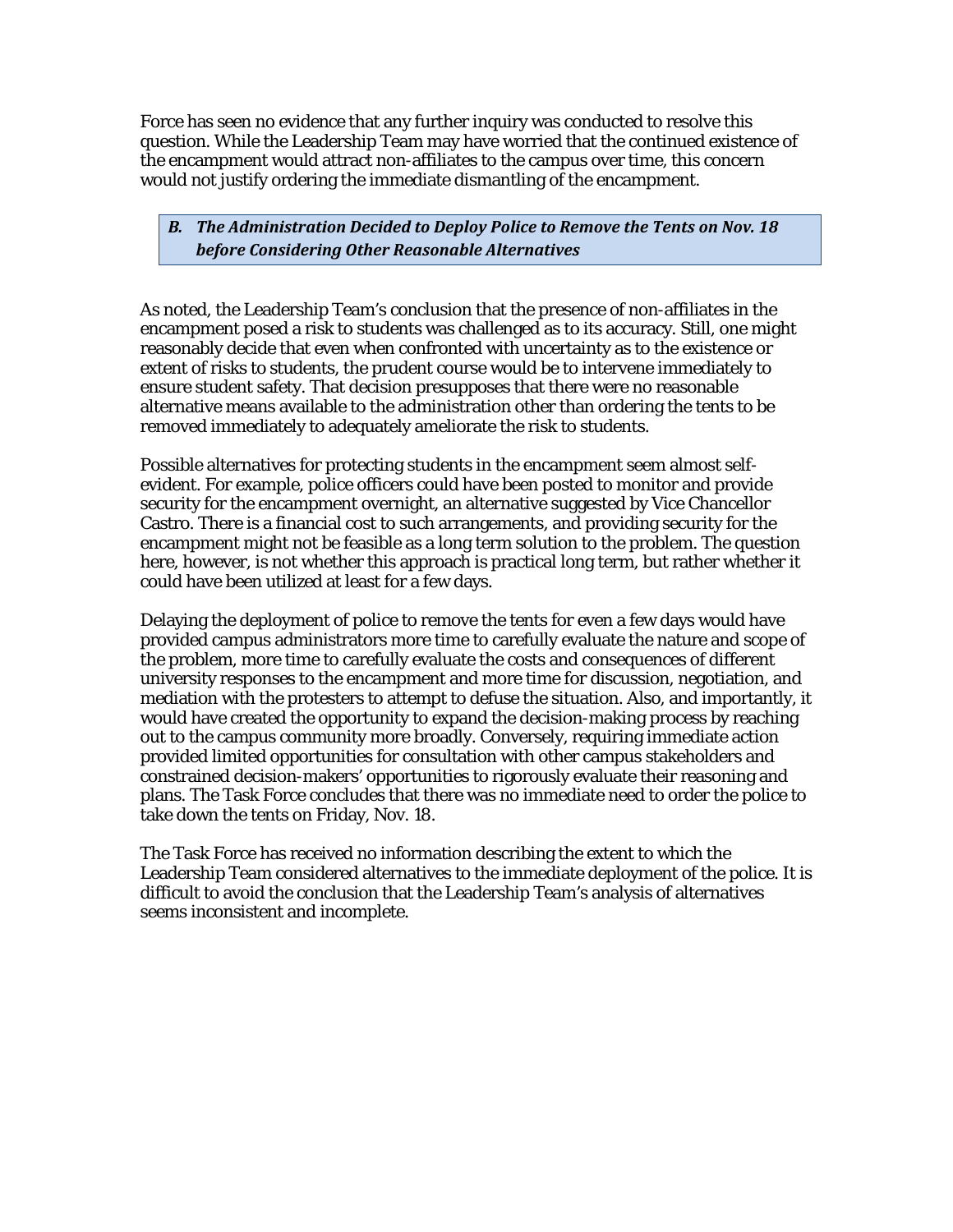## *C. The Scope of the Police Operation to Remove the Tents Was Ineffectively Communicated, Not Clearly Understood by Key Decision-Makers, and, Accordingly, Could Not Be Adequately Evaluated as to Its Costs and Consequences*

Chancellor Katehi explained in interviews after the fact that she envisioned the deployment of police on Nov. 18 to be a limited operation in which police would demand that the tents be taken down but would use no other force to accomplish their mission if the protesters resisted their efforts. The chancellor did not effectively communicate this expectation to other members of the Leadership Team. During a conference call on Nov. 17, Provost and Vice Chancellor Hexter stated that "We don't want it [the police operation] to be like Berkeley." Chancellor Katehi immediately agreed with that comment. We have no other explicit evidence of any other statement describing the scope of the police operation or the manner in which it was to be carried out by the Chancellor, Provost Hexter, or Vice Chancellors Meyer or Wood.

It is clear that different members of the Leadership Team understood the scope and conduct of the police operation differently. Vice Chancellor Meyer explained that "he did not understand that Chancellor Katehi believed that no force at all would be employed in taking down the tents until her comments following the November 18 police action."

Police Chief Spicuzza, at least initially, argued to her officers that the police operation was to be limited in various respects. She attempted, unsuccessfully, to dissuade her officers from using batons and pepper spray or to prevent them from wearing "riot gear" during the operation. There is also evidence that she wanted her officers to withdraw if they encountered resistance. Because Chief Spicuzza was not available to be interviewed, we have no way to determine the basis for her concern that the police operation be carefully constrained.

The Police Department's pre-event November 15 operations plan, however, stated that "the use of force is highly likely in this type of situation based on past events," and it forecast the potential use of pepper ball guns and pepper spray (although not the MK 9 canister that they actually used in the event). Senior officers in the Department also believed that the use of physical force might well be required to conduct the operation.

No members of the Leadership Team took responsibility for ensuring that all the members of the Team including the Police Chief had a common understanding of the scope and conduct of the police operation to be executed on Nov. 18. We have no indication that members of the Leadership Team other than the Police Chief were aware of or reviewed the campus police department's operations plan. The Police Chief never brought the concerns expressed by her officers to the attention of the Leadership Team. No attempt appears to have been made by either the Chief or Vice Chancellor Meyer, her most direct superior, to confirm that the understanding by the police as to how the operation was to proceed was consistent with the goals of the civilian administration of the University. As the Kroll Report concludes, there was a "significant gap between the instructions that Chancellor Katehi believed the Leadership Team had provided to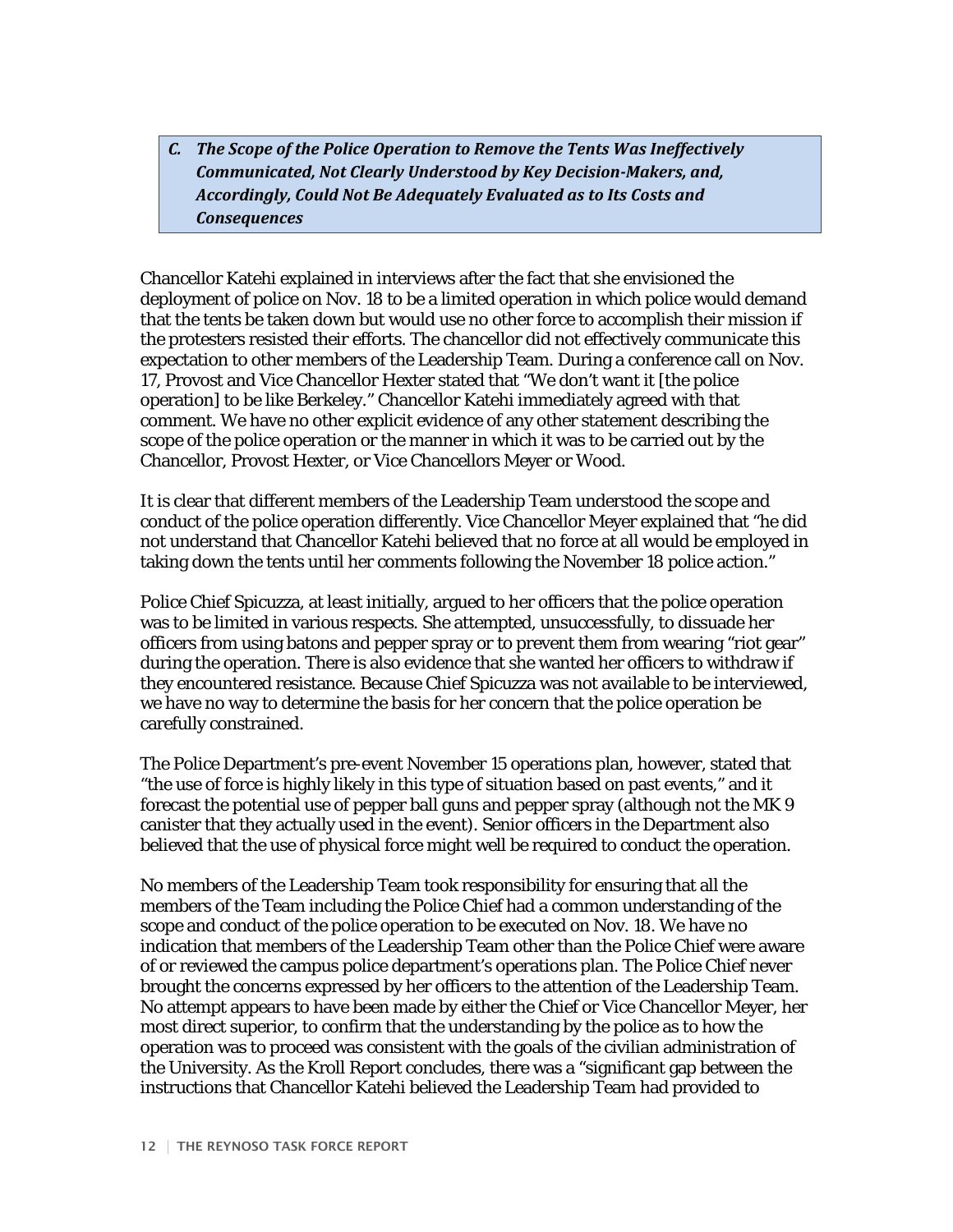campus police ('no violence') and the police operation that was planned, mounted, and finally carried out by the campus police under her authority."

At no time in this process did the Leadership Team activate standardized emergency management planning protocols. There are both statewide and national emergency services standards for decision-making by governmental agencies, including university campuses, when dealing with extraordinary events. The National Incident Management System (NIMS) is modeled on California's Standardized Emergency Management System (SEMS) which includes within its scope the use of the Incident Command System (ICS) for managing actual events. NIMS/SEMS are designed "to give standard response and operation procedures to reduce the problems and potential for miscommunication on such incidents"

(http://www.calema.ca.gov/PlanningandPreparedness/Documents/SEMS\_%20Foundat ion\_ver\_01-2010.pdf) and are flexibly designed to be available for all forms of government including universities. NIMS/SEMS procedures are specifically designed to support pre-event planning. Elements addressed within NIMS/SEMS include a formal organizational structure and decision-making process, standardized processes for developing incident objectives to ensure uniform understanding, expectations for internal and external communication strategies and divisions specifically charged with gathering intelligence and planning for alternative scenarios. Failures identified within the Leadership Team's processes including miscommunication, ineffective communication with relevant stakeholders, inadequate intelligence regarding the actual event and an apparent failure to plan for alternative strategies are examples of the types of activities NIMS/SEMS is specifically designed to address.

Given the uncertainty as to the scope of the police operation to remove the tents and the manner in which it would be carried out, it is difficult to understand how the costs and risks of the operation could be meaningfully balanced against the goals the Leadership Team sought to accomplish. The Leadership Team clearly believed that the removal of the tents served the goal of maximizing safety. It is less clear how they could effectively evaluate the costs and risks of conducting the police operation when there was no common understanding of what that operation would entail. Similarly, comparisons between the costs of providing security to the encampment for a few nights and the risks associated with a confrontation between police and protesters would be difficult to evaluate when the scope and kind of police operation under consideration remained so ambiguous.

Again, the utilization of NIMS/SEMS protocols should have mitigated if not avoided these problems. A key unit within the NIMS/SEMS structure is a Planning Division. The Planning Division is charged with gathering intelligence. In a scenario such as November 18, the work of a Planning Division might have included accurately assessing the number of students versus non-affiliates, identifying potential health and safety risks and then working with the operations division to develop appropriate strategies to mitigate risks, such as temporary restroom facilities or enhanced policing to ensure student safety. The NIMS/SEMS structure was not activated for the November 18 event.

Instead, the Leadership Team as noted above was influenced by concerns derived from the Occupy incidents occurring elsewhere. There appeared to be a near universal assumption that not only would non-affiliates be a significant participant in any protests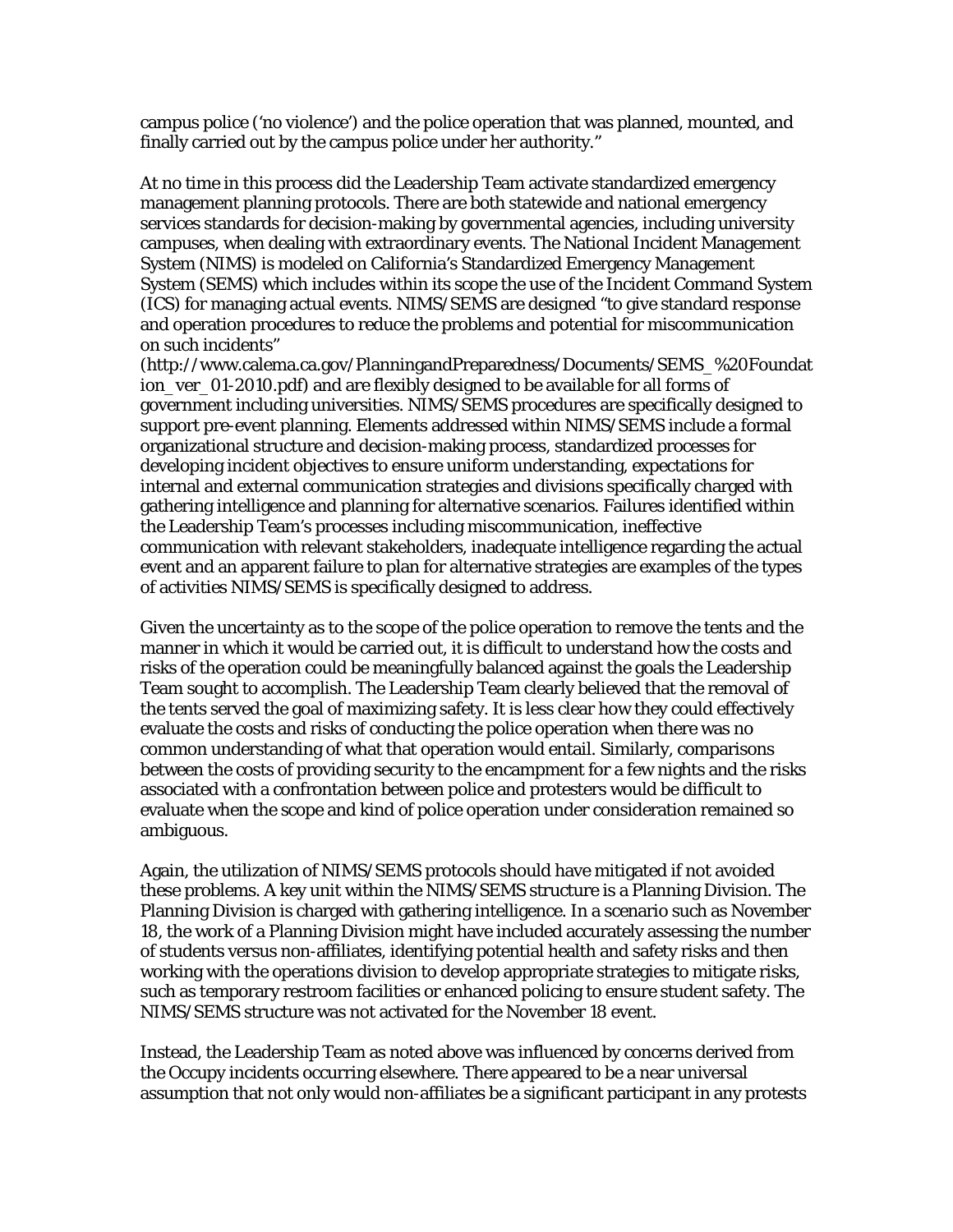at UC Davis but also that allowing tents would encourage additional non-affiliates and potential criminal activity such as seen at other Occupy events. These assumptions do not appear to be tested or validated. In addition, there is no evidence that the Leadership Team considered alternative strategies to mitigate the aforementioned risks and allow the protest and tents to continue.

## *D. There Were No Clear Lines Delineating the Responsibility for Decision-Making between Civilian Administrators and Police*

As described above NIMS/SEMS is specifically designed to clarify roles and responsibilities in planning for and addressing extraordinary events. In the absence of NIMS/SEMS on November 18, however, the roles and responsibilities were not defined and not well understood. One significant example is the decision to remove the tents at 3:00 pm. This decision became a primary tactical event objective, yet the Leadership Team offered conflicting viewpoints on how it was determined. What is clear is, as Kroll notes, it was "a process where the police department failed to express its objections and concerns adequately, while the administration failed both to hear the police and to understand that they were 'heard' to be issuing an order."

Kroll notes that "the evidence indicates that it was Chancellor Katehi who chose this time frame…and that police leadership opposed this time frame but failed to register a strong objection to it with the Leadership Team." Furthermore, Kroll views the "timing of any police operation is a key tactical consideration" to be determined by the Police Chief. Chancellor Katehi did in fact make a tactical decision: that the tents would be removed during the day. Kroll notes, however, that there was no objection by the Police Chief to this tactical intrusion stating "Meyer stated that there was no 'push back' regarding the 3:00 pm Friday afternoon time from Chief Spicuzza or anyone else on the conference call" and that "Chief Spicuzza did not raise any strategic or tactical objections to the 3:00 pm operation." There is conflicting evidence on this point, however. Dispatch Supervisor Garcia-Hernandez stated in an interview conducted on Feb. 1, 2012 that during a conference call on Nov. 18, 2011, Chief Spicuzza did raise objections to the 3:00 p.m. time of the operation and argued "we should go in at night." No member of the Leadership Team recalls such concerns being communicated to them by Chief Spicuzza.

The above example is illuminating in that it showcases a process where a major incident objective was determined in an ad hoc setting and where the principal decision maker, Chancellor Katehi, did not realize her statement was both viewed as an "executive order" and a "tactical decision." It is worth noting that in a NIMS/SEMS system, not only is there a clear delineation between policy objectives and tactical strategies but also event action plans and associated objectives are written and recorded.

## *E. There Was Confusion as to the Legal Basis for the Police Operation*

As of the writing of its report, Kroll indicates that it has been "unable to identify the legal basis for the decision of the Leadership Team to act against the protesters and for the operation mounted by the UCDPD." There is a record of continuing questions and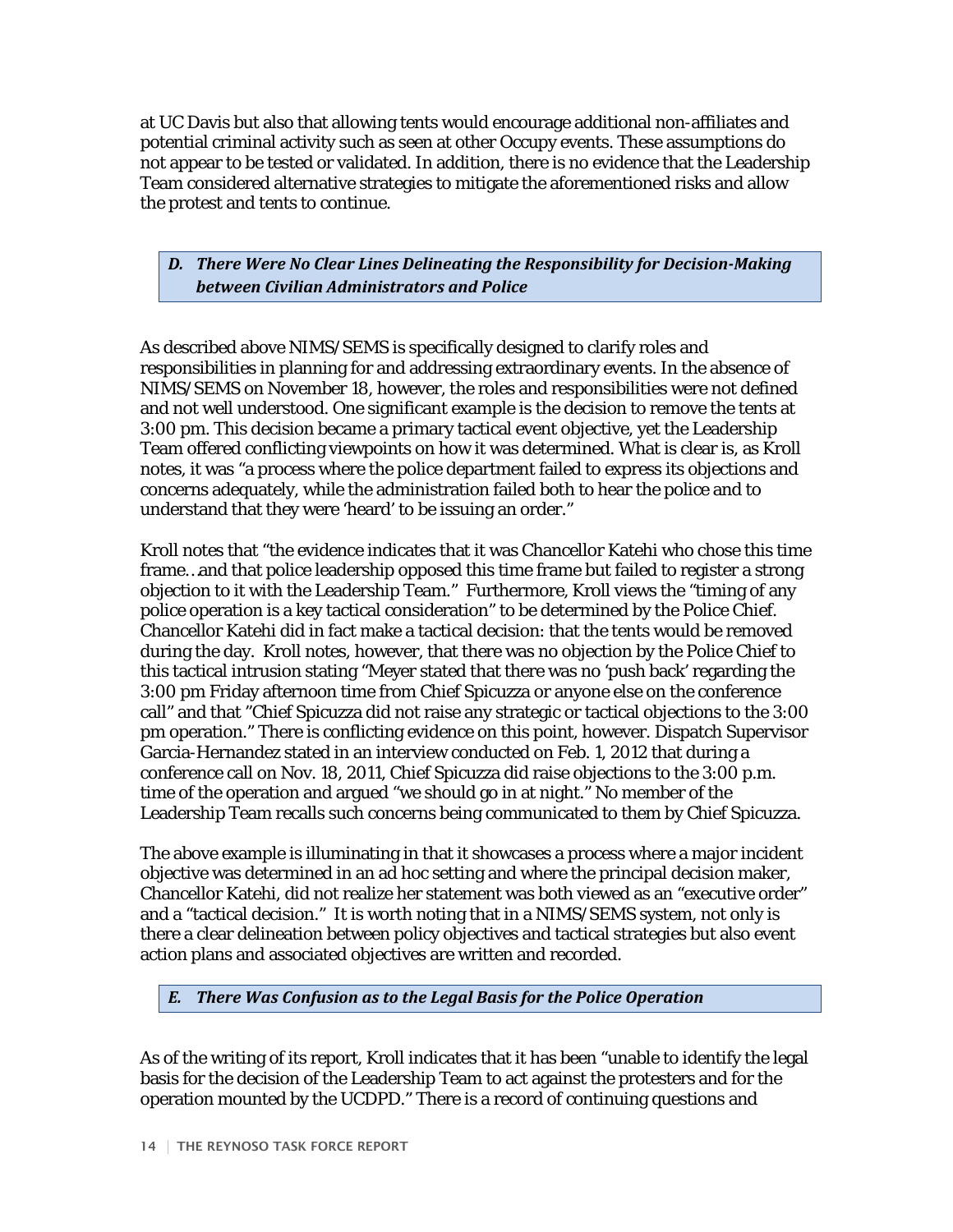dialogue about the University's legal authority to support tent removal with police action. At different times, various statutes and administrative regulations have been cited to support the University's authority in this matter. Kroll notes "At the time the operation was mounted (and continuing until the present) it was not clear what legal authority existed for the campus police to remove the tents and arrest those who opposed them."

The police officers in charge of the police operation were uncertain as to the legal grounds for the action they were taking and consulted with University Counsel on the issue. Even on November 18, Police Department leadership continued to question their legal authority to remove tents during the day in order to implement legal prohibitions against overnight camping.

This confusion as to the legal basis for the police operation to remove the tents had several consequences. First, and most obviously, if there was no legal basis for deploying the police to take down the tents, the operation should never have taken place. Second, a clear understanding of the legal support for the operation might have helped to clarify (and possibly narrow) the scope of the operation and its mission. Third, without a clear understanding of the legal foundation for the operation, the University could not communicate effectively to the protesters. Protesters have a right to be told what laws they are alleged to be breaking. When there is ambiguity as to whether or not the police action is lawful or not, it is foreseeable that there will be an increased likelihood that protesters will resist police demands.

*F. The Leadership Team's Informal, Consensus-Based Decision-Making Process Was Ineffective for Supporting a Major Extraordinary Event*

As Kroll explains, "It was the systemic and repeated failures in the civilian, UC Davis Administration decision-making process that put the officers in the unfortunate situation in which they found themselves shortly after 3 p.m. [on Nov. 18, 2011]." The Leadership Team is described as operating under an informal, consensus based, decision-making process that is flexible in its configuration. As Kroll describes it, "The Leadership Team did not have a formal name or roster of members, met via conference call, and did not have an agreed upon method to communicate or record decisions." This structure failed to effectively support managing the events of November 18.

NIMS/SEMS calls for a formal organizational structure and decision-making process when preparing for or managing major events. The process by which incident objectives are determined is clearly defined and recorded. The very purpose of this formal structure is to ensure uniform understanding and reduce miscommunication. Failure to activate a NIMS/SEMS structure left the Leadership Team acting in their normal loose structure. As Kroll states, the outcome is that "key decision-makers on the Leadership Team held conflicting views on what decisions were made, when they were made and the basis on which they were made."

It is also true that even short of implementing NIMS/SEMS, campus organizations and governing bodies routinely keep records of decisions made. It would not be extraordinary to expect the same of the Leadership Team.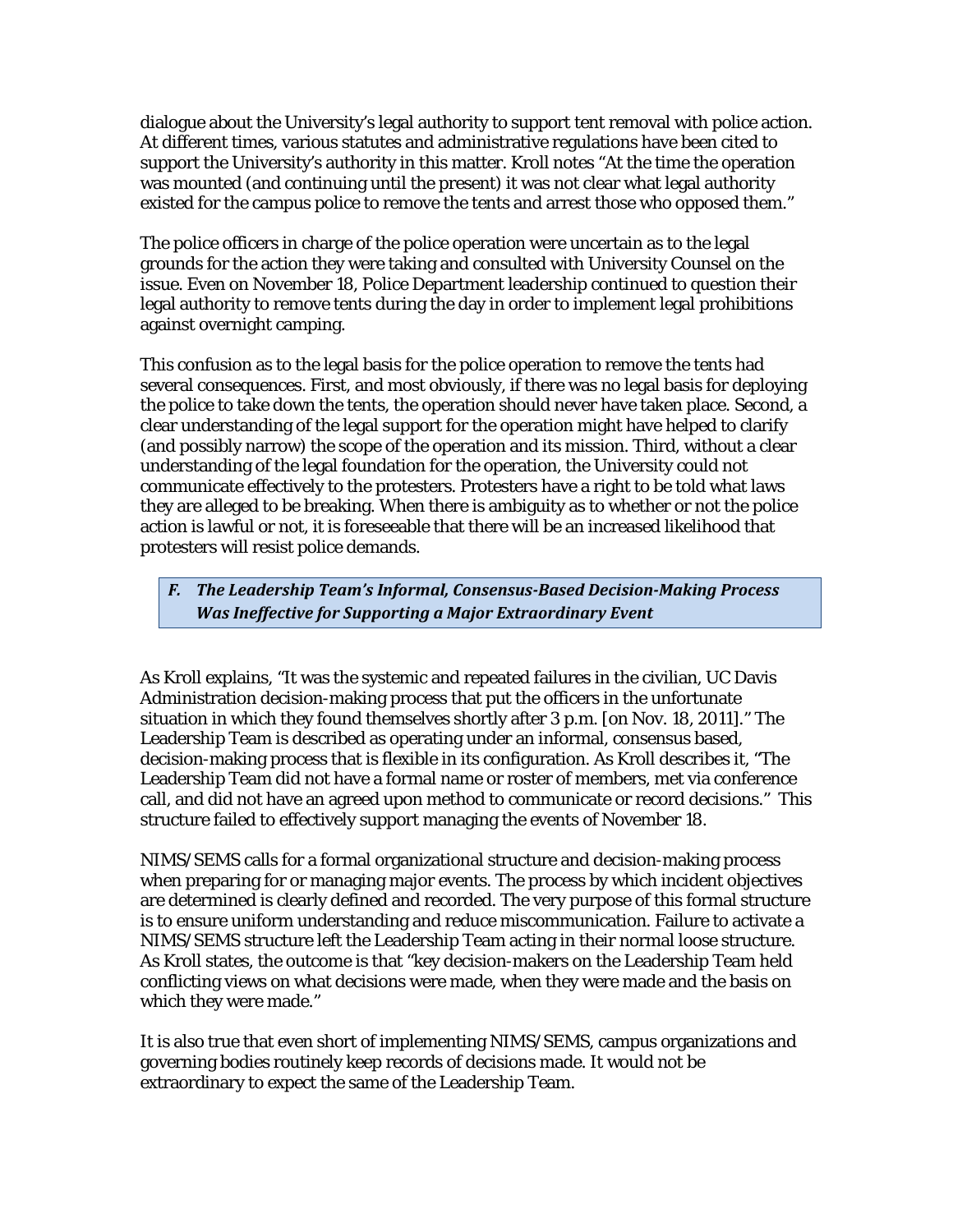As noted above, the Leadership Team was providing guidance that the Police Department was interpreting as an "executive order." Two significant decisions, the decision to remove the tents and the timing of tent removal, originate from the Leadership Team. The Leadership Team, however, appears to have made these decisions with incomplete information. Key sources of information, such as Student Affairs' concerns that the encampment and protest were comprised primarily of students and that the use of police to remove the tents was premature and counterproductive, failed to generate robust or compelling discussion within the Team. Important decisions such as the afternoon timing of the operation were not rigorously vetted as to their consequences. In a NIMS/SEMS environment, the Planning Division would be specifically charged with gathering, verifying and reporting intelligence on issues such as the ratio of students to non-affiliates. Similarly, the Operations Division would be charged with discussing the advantages and disadvantages of operational strategies including timing. Unfortunately, in the absence of NIMS/SEMS these pivotal issues remained unaddressed.

Even as decisions were emerging from the Leadership Team, conflicts in understanding existed. As Kroll says, "When decisions were made, they were often not sufficiently articulated, and key decisions were often understood to mean different things to different people." The picture that emerges is of a decision-making structure and process where, based on incomplete information, the Leadership Team made significant tactical and policy decisions that were not uniformly understood even among Leadership Team members. These poorly understood decisions were then communicated to the Police Department as "executive orders".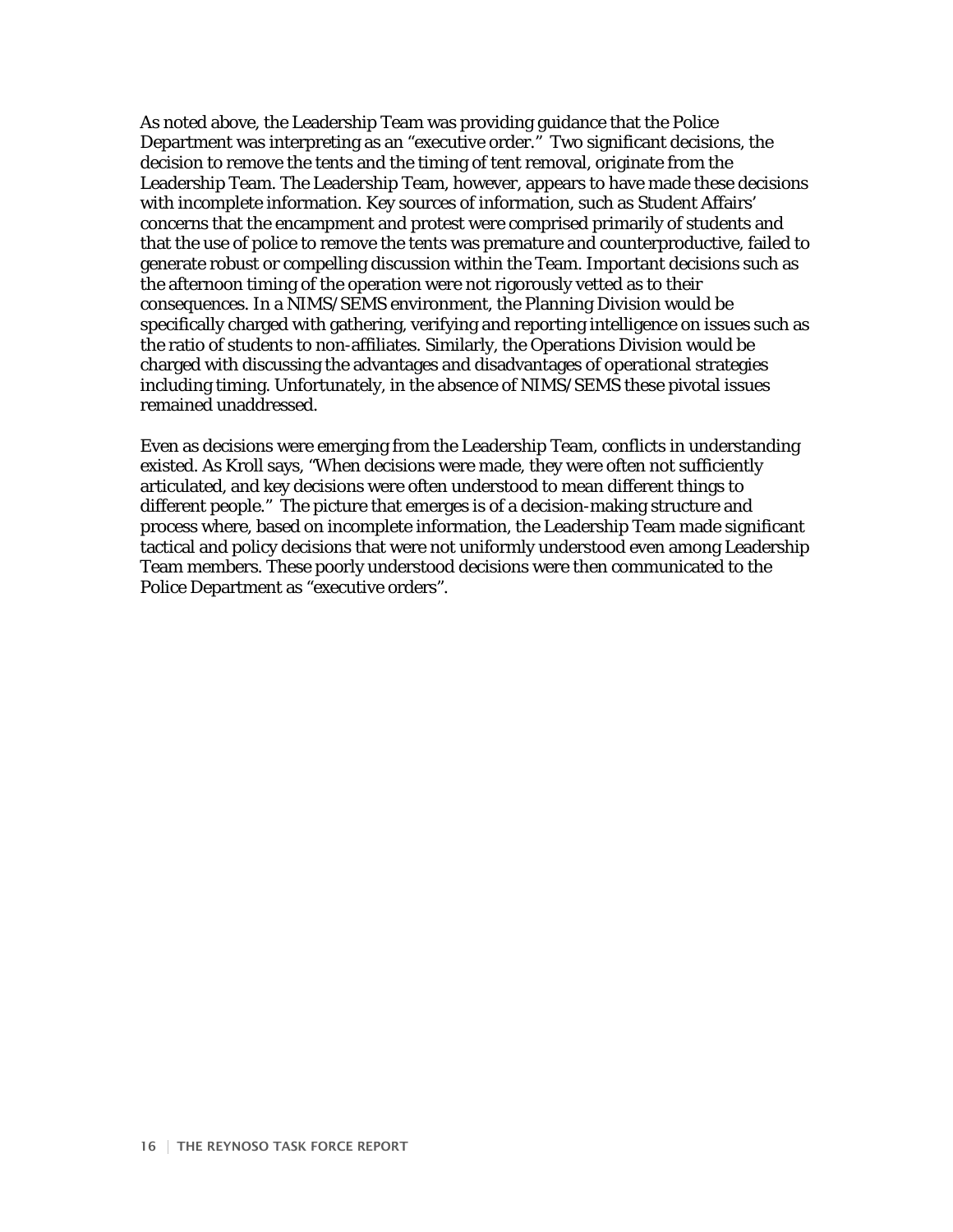## Section II – The Conduct of the Police Operation

The Kroll report provides substantial detail regarding the conduct of UCDPD leadership and officers related to this event. Needless to say, there were many breaches of protocol and procedures and a considerable lack of leadership. This section is intended to detail the most serious issues in this regard and not set forth all issues contained in the Kroll report.

Notwithstanding that the police had expressed reservations about a 3:00 pm action to remove the tents, they planned for and executed a plan to do so. They entered the Quad at 3:15 pm in a skirmish line. At 3:29 pm the first dispersal order was given. A total of six dispersal orders were given over the next several minutes. They advanced to remove the tents at approximately 3:35 and made several arrests in the process. At approximately 3:47 pm the crowd surrounded the police and arrestees as they waited for transportation for the arrestees. Sometime before 4:00 pm, the pepper spray was applied and all of the arrestees were transported from the Quad by 4:15 pm.

## *A. The UCDPD Failed to Plan for the Intended Action According to Standard Operating Procedures*

Once again, UC Davis police did not following national or state-mandated rules regarding incident/event planning (NIMS/SEMS). There are specific law enforcement rules and regulations about mutual aid and joint response to emergencies. The operations plans that were created by the UCDPD did not follow the appropriate and normal format. They lacked signature blocks for creation, review and approval. Large portions of the operations plans were left blank.

There were operational elements described that the police did not execute. The plan failed to account for prisoner transport from the scene of the event/operation to the site of prisoner processing. Kroll notes, "A key flaw of the police operations plan prepared by Lieutenants Swartwood and Pike is that the plan failed to address prisoner transport." The Department Operations Center (which is referred to in the plan) was not set up in an appropriate fashion. Kroll notes as well the failure to pre-brief the Davis Police Department, the closest quick-reaction force in the event of a problem, was a significant oversight.

Perhaps most importantly, the operations plan did not clearly define or inappropriately defined the roles of the supervisors of the police in the field. For example, Lieutenant Pike was not given a role in the Operations Plan for November 18. Moreover, the assignment of the two lieutenants to the actual dismantling of the tents by the Chief of Police was an inappropriate role for supervisors, especially for the Incident Commander. As Kroll observes, "the roles of the supervisors were either unclear or inappropriate."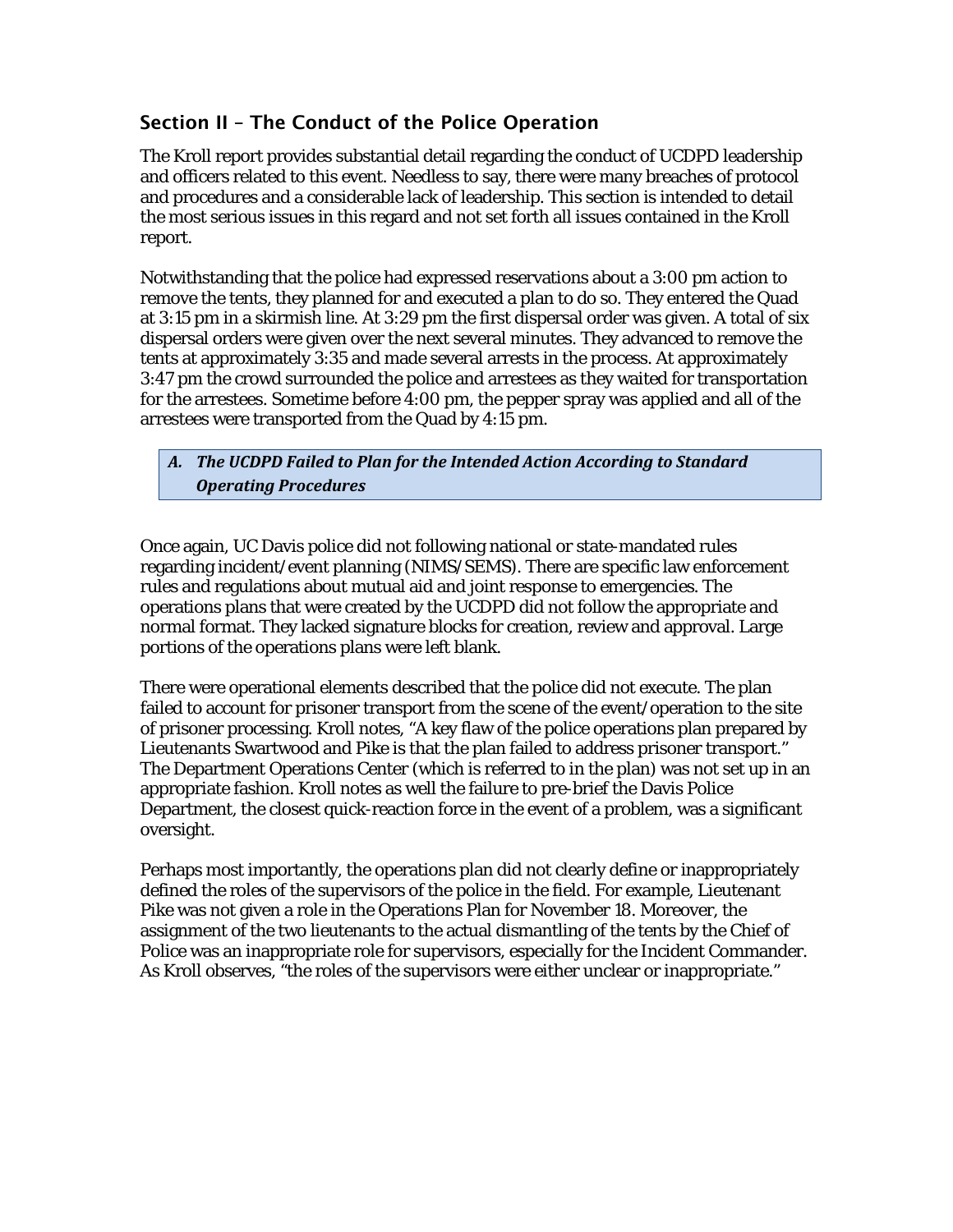**B.** *Notwithstanding the Deficiencies in the Operations Plan, the Incident Was Not Managed According to the Plan*

As Kroll reports, "The actions of the Chief of Police caused confusion during this operation. She was not present at the pre-event briefing and is not listed in any form on the operations plan. Her role in the field, where she was present on the Quad but not with the police, and was calling in directions via the command post, was problematic and added to the confusion already present in the operation. Indeed, at least one officer stated in his interview that during the most turbulent minutes of this operation, he observed the chief standing opposite him in the crowd filming the police actions with her cell phone."

The Operations Plan identified Lt. Swartwood as the incident commander and defined no role for Lt. Pike. Yet Lt. Pike appears to have made the command decision to use pepper spray. No one in a command position was in the Department Operations Center, which impaired coordination and communication.

## **C.** *The Decision to Use Pepper Spray Was Not Supported by Objective Evidence and Was Not Authorized by Policy*

The Kroll report states, "The video that went viral and sparked the international concern about this event was the pepper spraying of the seated line of protesters by Lieutenant Pike and then of a smaller portion of them by Officer Lee acting at Lieutenant Pike's direction. This leads to the obvious question: Why did Lieutenant Pike deploy pepper spray?"

Interviews with officers involved in the incident indicate that they apparently felt that they were surrounded by a hostile mob and that the use of pepper spray was necessary to create a path for the officers and arrestees to leave the Quad. While there is some support for this conclusion, a detailed review of the objective evidence undermines this conclusion.

First, and foremost, the apparent reason for the officer and arrestees remaining on the Quad after the tents were down was because there had been no arrangements made to transport the arrestees from the Quad. The lack of timely decision-making by Lts. Pike and Swartwood to respond to this unplanned situation caused an escalation of an already volatile situation.

There are a number of other factors that undermine the belief that there was no alternative to use of pepper spray. Specifically, the following belie the conclusion:

- Sgt. Beermann was able to walk arrestees through the crowd to a waiting squad car for transport to the Police Station;
- Lt. Swartwood was able to step over the line of seated protesters and walk through the crowd to meet with the Davis PD who arrived to provide mutual aid.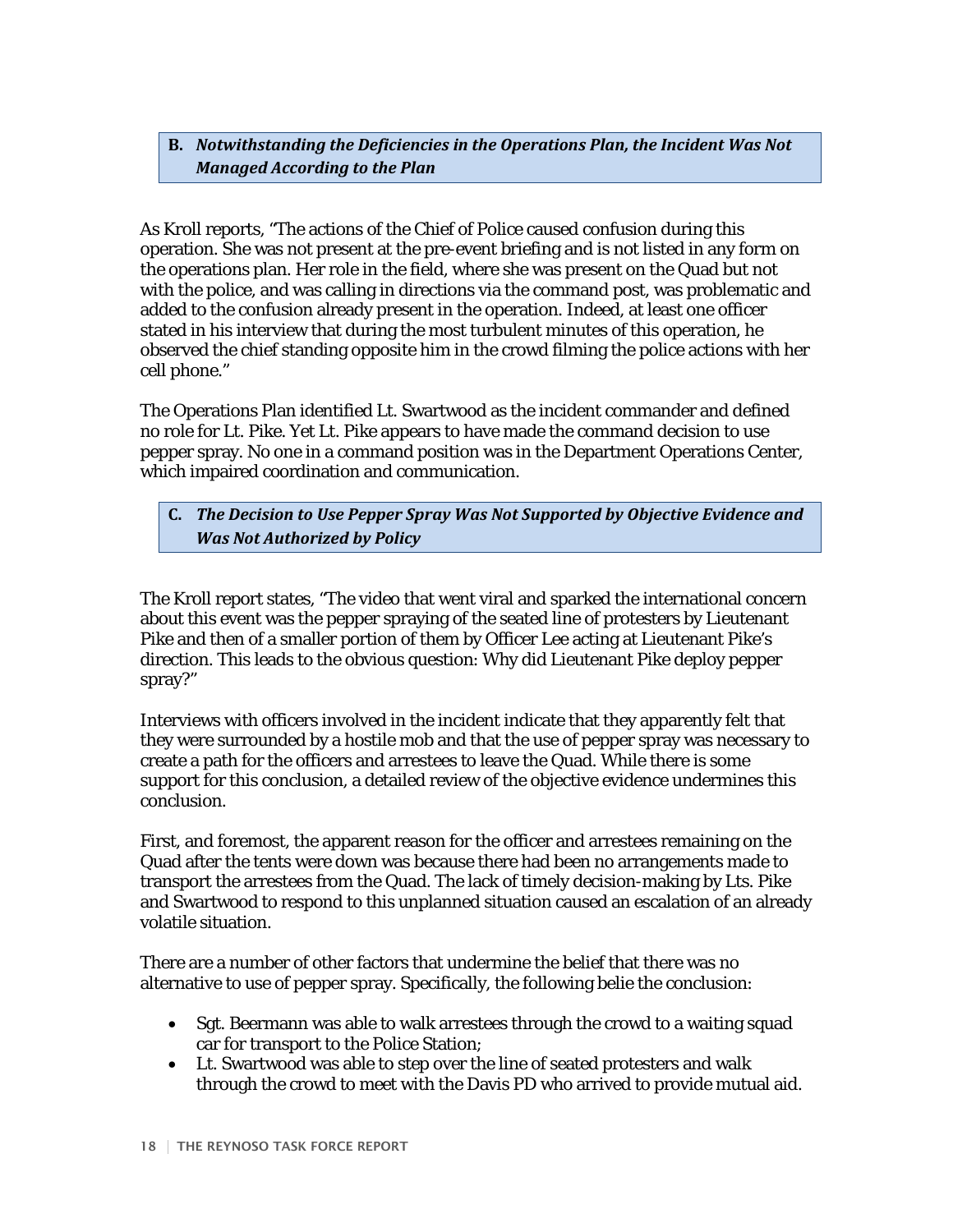He led the Davis PD contingent back through the crowd to the protesters without incident;

- Lt. Pike's actions and body language include stepping over the seated protesters to get to their faces, a move that would not generally be undertaken with a hostile crowd.
- Approximately 20 minutes after the pepper spray was used, Lt. Pike and one other officer returned to Quad without riot gear and asked protesters to remove additional tents that had been erected. The tents were removed without incident.

On balance, there is little factual basis supporting Lt. Pike's belief that he was trapped by the protesters or that his officers were prevented from leaving the Quad. Further, there is little evidence that any protesters attempted to use violence against the police. The Kroll report did note that Sgt. Sutera felt a protester was attempting to "attack" another officer and they had a brief altercation.

Kroll concludes, "Considering all the available evidence - while recognizing that Kroll investigators were not able to interview Lieutenant Pike to learn and report on his state of mind at the moment he used the pepper spray - the deployment of pepper spray does not appear to have been an objectively reasonable use of force." The Task Force agrees.

**D.** *The Pepper Spray Used, the MK-9, First Aerosol Projector, Was Not an Authorized Weapon for Use by the UCDPD*

UCDPD General Order No. 559 provides that pepper spray can be used, but specifically refers to the MK-4 (a smaller canister). Furthermore, the investigation found no evidence that any UCDPD officer had been trained in the use of the larger MK-9.

Kroll supported their conclusion that use of pepper spray was not reasonable use of force by stating, "This conclusion is buttressed by the facts that the MK-9 was not an authorized weapon under UCDPD guidelines and that UCDPD officers were not trained in its use." The Task Force agrees.

**E.** *There is a Breakdown of Leadership in the UCDPD*

The command and leadership structure of the UCDPD is very dysfunctional. Lieutenants refused to follow directives of the Chief. This breakdown is illustrated by the heated exchanges between the Chief and her Lieutenants as to the scope and conduct of the operation and the Chief's apparent concession that her officers will do things their own way and there is nothing she can do about it.

**F.** *Other Police Procedural and Tactical Irregularities*

"The actual crowd control formations used by UC Davis Police did not comport to contemporary policing practices", according to Kroll. The use of an inverse wedge as a skirmish line is very unorthodox. While Sgt. Beermann successfully removed arrestees from the site, there is no evidence that he communicated with the Incident Commander.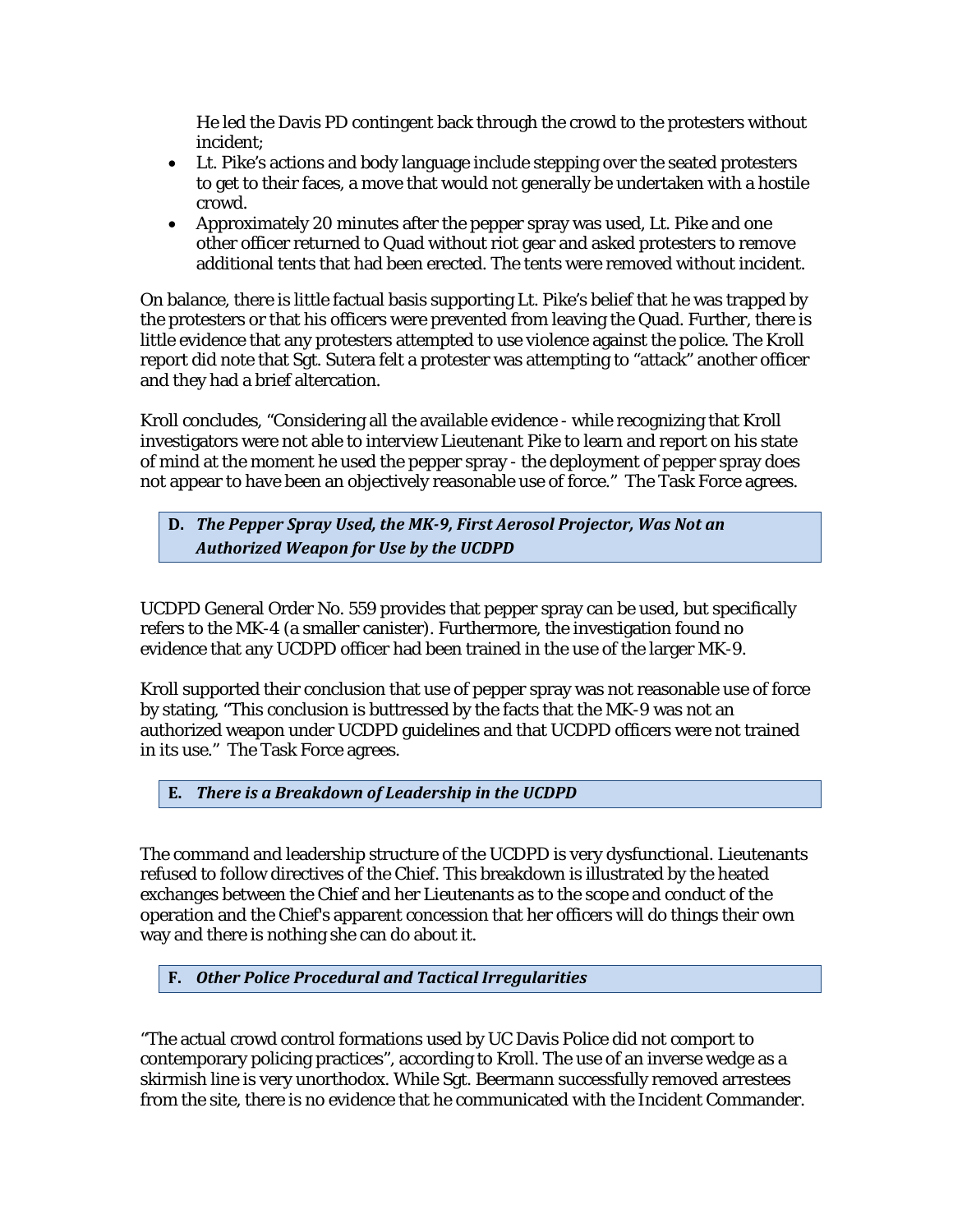If Lts. Pike and Swartwood had been aware of Sgt. Beermann's success, they may have considered a different tactic.

There is no evidence that standard debriefings occurred after the incident or that afterincident reports were appropriately prepared. The lack of standard, after-incident reports impede a thorough review of what happened from the police perspective.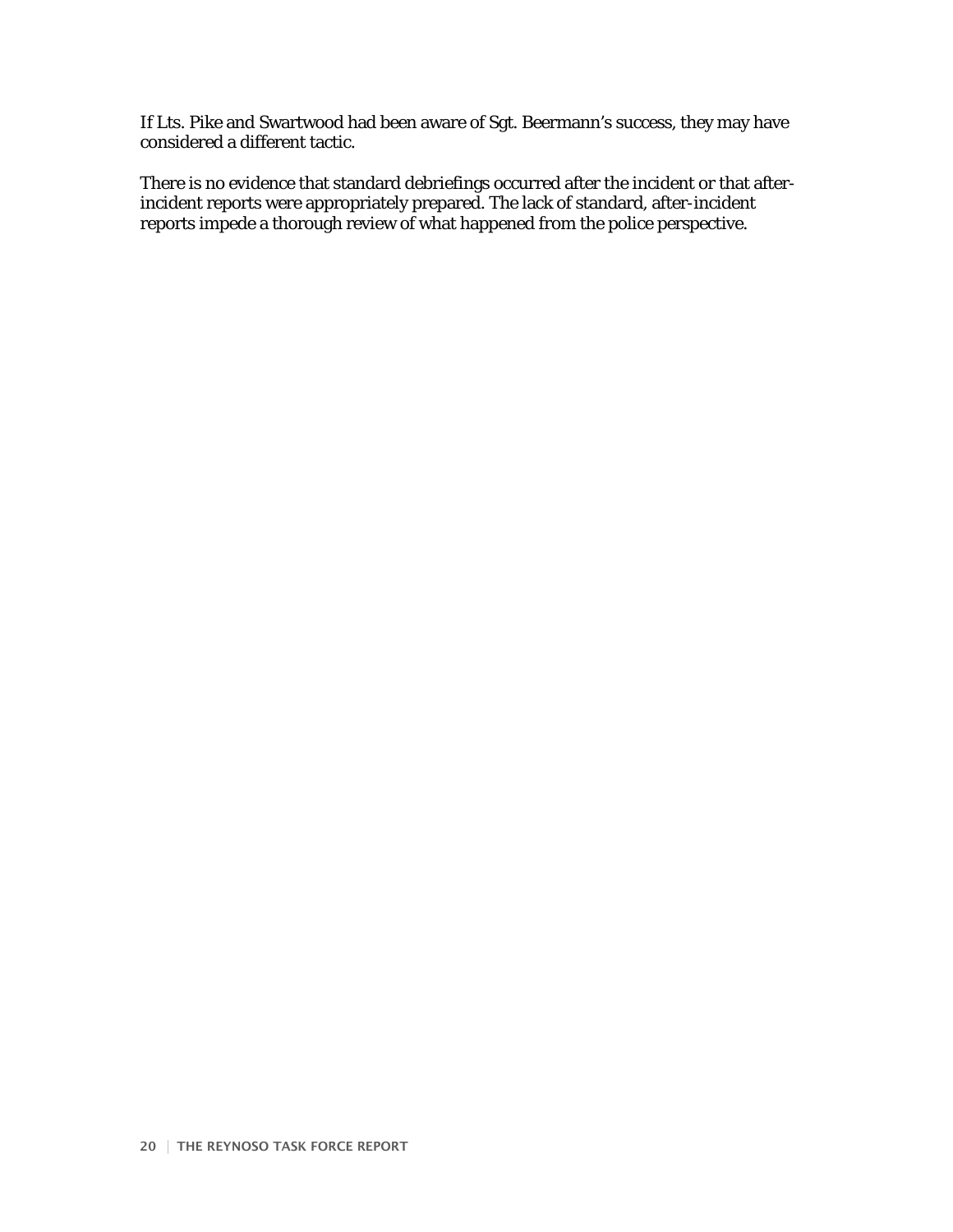## Section III – Individual Responsibility

*A. The Chancellor Bears Primary Responsibility for the Decision to Deploy the Police at 3 p.m. Rather than During the Night or Early Morning, Which is a Tactical Decision Properly Reserved for Police Authorities*

Initially, the police operation to remove the tents on the quad was set to occur at 3 a.m. on the morning of Friday, Nov. 18, 2011. That plan remained in place until approximately 6 p.m. on Nov. 17, 2011, when Chief Spicuzza and Lt. Swartwood, the Incident Commander for the operation, called Vice Chancellor Meyer to tell him that there would be too few police officers available to implement the plan on Friday morning. Chief Spicuzza wanted to postpone the operation to 3 a.m. on Saturday, Nov. 19, 2011.

Later, either during a conference call at 10 p.m. on Nov. 17, 2011, or one the following morning, members of the Leadership Team (at least including the Chancellor, Vice Chancellors Meyer and Wood, and Chief Spicuzza) adjusted the timing of the operation — on the Chancellor's proposal — from 3 a.m., Nov. 19, to 3 p.m., Nov. 18. Several reasons for changing the time of the police deployment from early morning to late afternoon were discussed. The Chancellor was concerned that Friday night was a "party night" and that the encampment might "become a place for fun [and] the use of alcohol and drugs and everything." Leadership Team members on the call other than Chief Spicuzza worried that conducting the operation in the dark might be unsafe.

The initial suggestion to change the time of the police operation to 3 p.m. was presented by the Chancellor and it is clear that she expressed concerns about deploying police to take down the tents on a weekend night. Chancellor Katehi's subordinates heard her suggestion of a 3 p.m. operation and concerns about a Saturday morning operation as an executive order. As noted in the Kroll Report, the timing of a police operation is an important tactical decision. Conducting the operation during the daytime may have jeopardized the legal basis for the operation. More importantly, it may well have contributed to the size of the crowd responding to the police action, a factor that increased the likelihood of a confrontation between the protesters and the police.

No one can know for certain what would have happened if the police operation had been conducted in the early morning on Saturday, or a day or two later on Sunday or Monday night. What is clear is that the timing of a police operation is a tactical decision that should be determined by police officers rather than civilian administrators.

*B. The Chancellor Bears Primary Responsibility for the Failure to Communicate Her Position that the Police Operation Should Avoid Physical Force*

On Nov. 17, 2011, at 8:30 a.m. and 1 p.m. respectively, the Chancellor held two conference calls with members of the Leadership Team to plan the campus's response to the protest and encampment expected the next day. The decision to remove the tents before the weekend was clearly stated and understood during those calls. Indeed,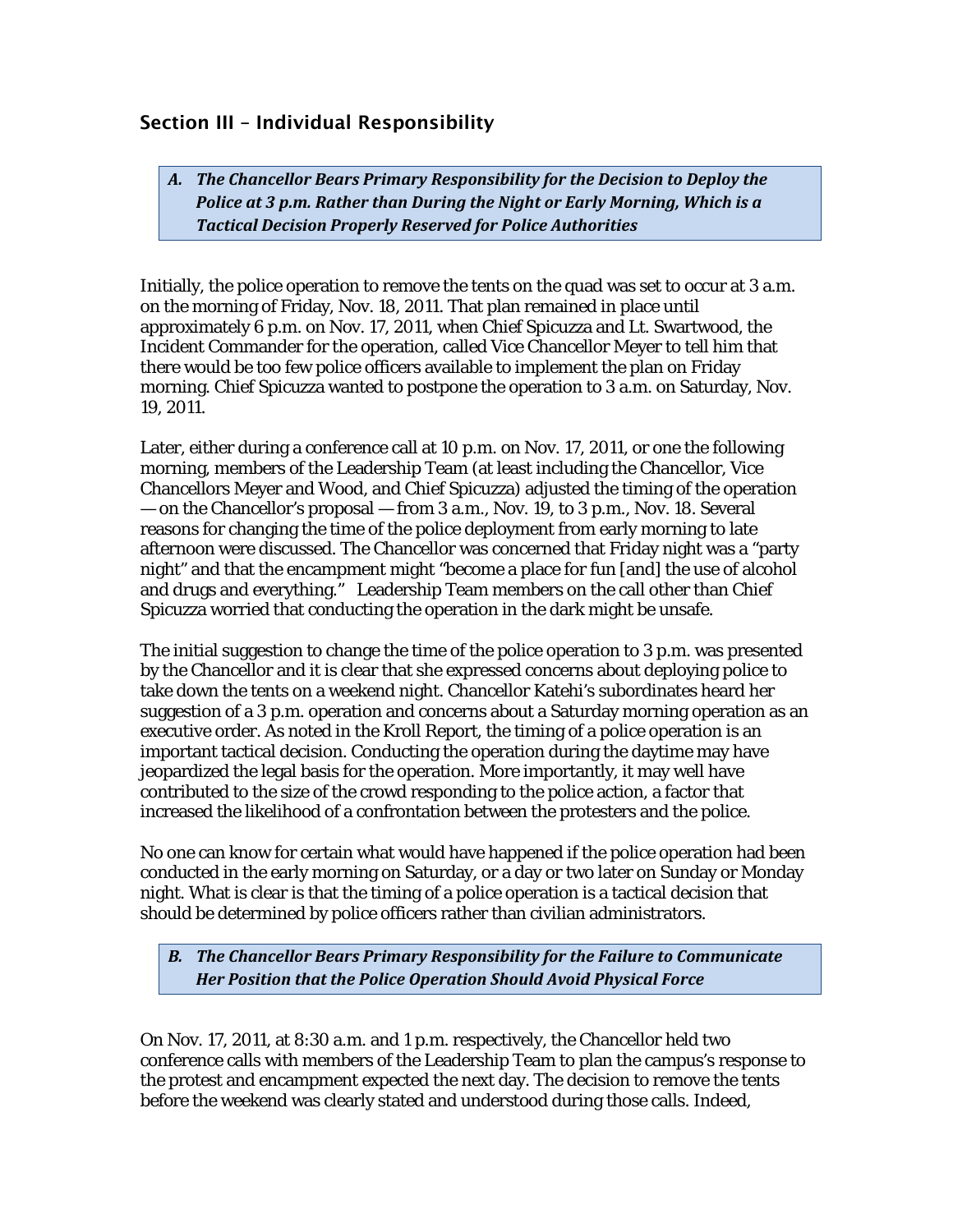different members of the Leadership Team had been recommending as early as Oct. 25 that any tents that protesters might set up on the Quad should be taken down.

However, as noted previously, Chancellor Katehi failed to express in any meaningful way her expectation that the police operation was to be sharply limited so that no use of force would be employed by police officers other than their demand that the tents be taken down. The lack of effective communication by the Chancellor at this time not only contributed to misunderstandings that made it difficult to evaluate the decision to use police to take down the tents. This communication failure also substantially undermined the goal of avoiding a physical confrontation between the police and protesters. The decision to limit the conduct of the police to verbal demands that the tents be taken down and nothing more should have been stated explicitly. The Police Chief should have been required to acknowledge her understanding of those constraints and to evaluate their feasibility and consequences. Instead, the only message communicated to the police was the ambiguous suggestion that the Chancellor and the Provost did not want the police operation "to be like Berkeley."

*C. Many Members of the Leadership Team, Including the Chancellor, Vice Chancellor Meyer, and Vice Chancellor Wood, Share Responsibility for the Decision to Remove the Tents on Friday and, as a Result, the Subsequent Police Action Against Protesters*

The members of the Leadership Team, including Chancellor Katehi, Vice Chancellor Meyer, Vice Chancellor Wood, Police Chief Spicuzza, and others, share responsibility for many of the decisions discussed and criticized in this report. Vice Chancellor Meyer, for example, was an early advocate for the position that tents on the quad would have to be taken down. He also understood that the deployment of police on Nov. 18 would require the use of physical force and supported this decision. Accordingly, he bears some significant responsibility for the decision to use the police and to risk a confrontation with protesters on Nov. 18. Vice Chancellor Meyer also exercised administrative responsibility over UCDPD. In that capacity, he, more than other members of the Leadership Team, should have taken steps to determine if police leadership had concerns about the contemplated operation and to ensure that those concerns were understood and evaluated by the Leadership Team.

Vice Chancellor Wood also bears substantial responsibility by failing to respond to Assistant Vice Chancellor Castro's warnings about removing the tents and her report that few if any of the protesters were non-affiliates. On the 10 p.m. Leadership Team conference call of Nov. 17, 2011, Assistant Vice Chancellor (AVC) for Student Affairs Griselda Castro spoke for nearly forty minutes, detailing her conversations with protesters, counseling caution on the part of the Leadership Team, and advocating against removal of the tents. As Vice Chancellor for Student Affairs and AVC Castro's immediate supervisor, Vice Chancellor Wood would be expected to ensure that AVC Castro's concerns were carefully considered and evaluated. Instead, AVC Castro's statement was met with silence.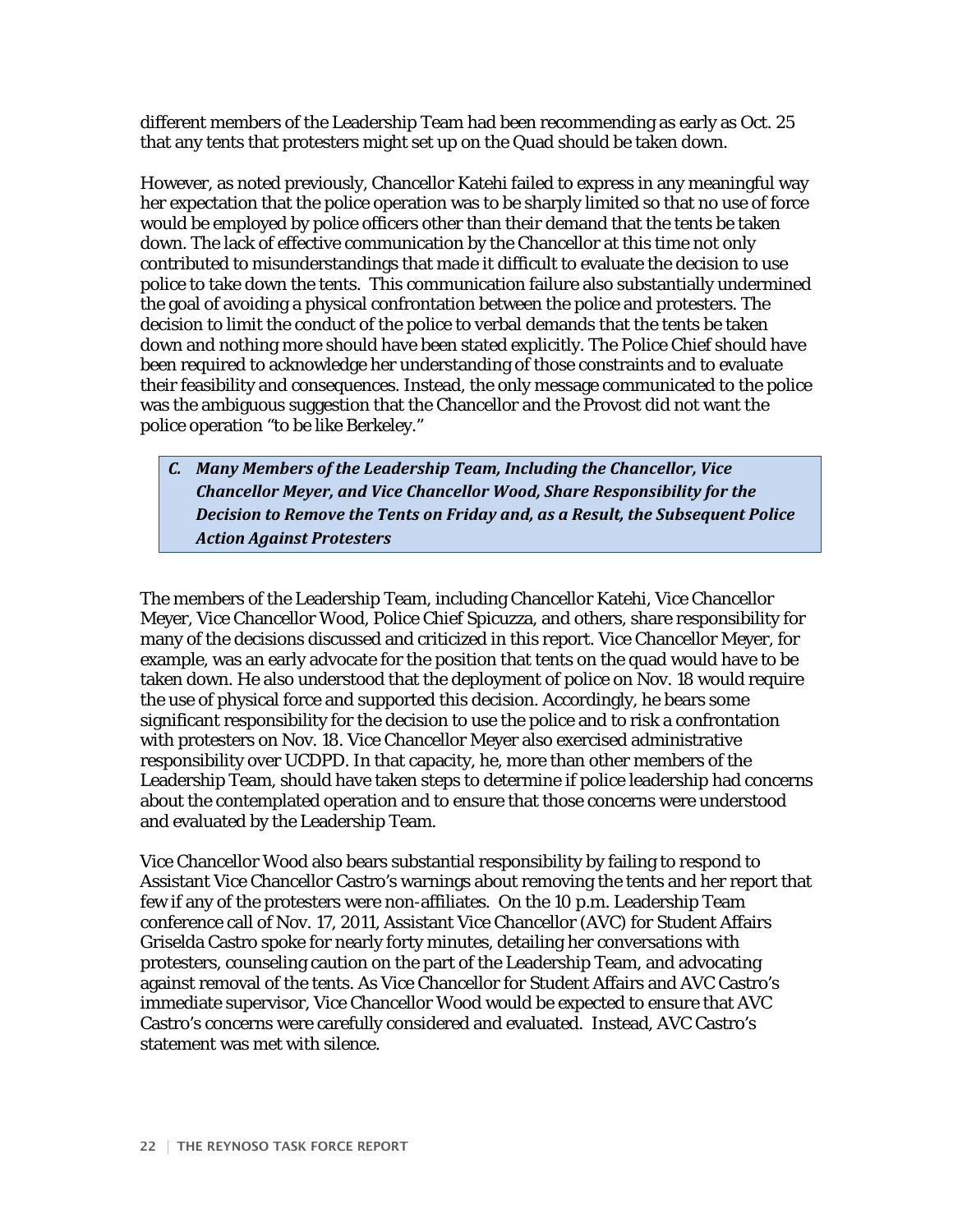*D. Chief Spicuzza Bears Individual Responsibility for Failing to Challenge the Leadership Team's Decision on the Time of the Police Operation and for Not Clarifying the Role the Police were Expected to Play During the Operation. She is also Responsible for Numerous Deviations from Best Police Practices Both Before and During the Operation as Detailed in the Kroll Report*

Many of Chief Spicuzza's actions both with regard to the Leadership Team (her superiors) and the Lieutenants in command of the operation (her subordinates) were critically flawed. In terms of the Leadership Team, those mistakes contributed to the imprudent decisions to deploy police at all, as well as to do so during the day. As Kroll explained and we discussed above, the decision to launch the operation in the afternoon "was a key factor in the growth of the crowd which resulted in the encirclement of police and the decision to use pepper spray." In terms of the police operations, the Chief's mistakes led to poor tactical decisions and, in Kroll's words, reflected a failure to "perform in the manner that police commanders during such an incident should . . . conduct[] themselves." For example, the Chief did not attend the department's operational briefing for its Nov. 18 response, and yet — without assuming actual command responsibility — "from the moment her officers were deployed on the Quad, [the Chief] began relaying orders to them via her cell phone."

At the Leadership Team level, the Chief failed to challenge effectively the Chancellor's proposal of a 3 p.m. operation instead of a 3 a.m. operation. Whether she voiced objections to the proposal is unclear; however, even if she had, "it appears that the objections were not clearly expressed to the . . . Leadership Team." As the highest ranking officer on UCDPD, she must have known of the tactical significance of the timing of the operation, and it was her duty to "affirmatively resist" the Chancellor's misguided tactical direction. Her Lieutenants, Pike and Swartwood, made sure she knew the timing was a problem — voicing concerns about the operation's timing from the moment they learned of the change to immediately before the operation began. None of the UC Davis administrators Kroll interviewed, however, recalled the Chief conveying those concerns to the Leadership Team. Had Chief Spicuzza objected forcefully to the timing of the police operation or the Chancellor making a tactical decision, the entire Leadership Team might have hesitated to go forward with a 3 p.m. operation.

Chief Spicuzza also failed to clarify the role police would play during the operation itself with the Leadership Team. The Chief neglected to insist that there be a valid legal basis for police involvement in the tent removal operation before its commencement. Apparently it was only "because of Lieutenant [Pike and Swartwood]'s continued concern over the legal basis for removing the tents" that the Chief sought legal advice on enforceability of the no camping policy just "[a] few hours before the operation commenced." She also failed to convey adequately to the Leadership Team the probability of escalating use of force in such an operation. The Chief's experience, "the recent events involving encampments at UC Berkeley and Oakland," Lieutenant Pike and Swartwood's insistence on wearing riot gear despite her contrary instructions, and the information in the related operations plans, all "suggested that the use of force would be difficult to avoid." Notably, the Department's Nov. 15, 2011, operation plan expressly stated that use of force was "highly likely" in a situation where police are removing tents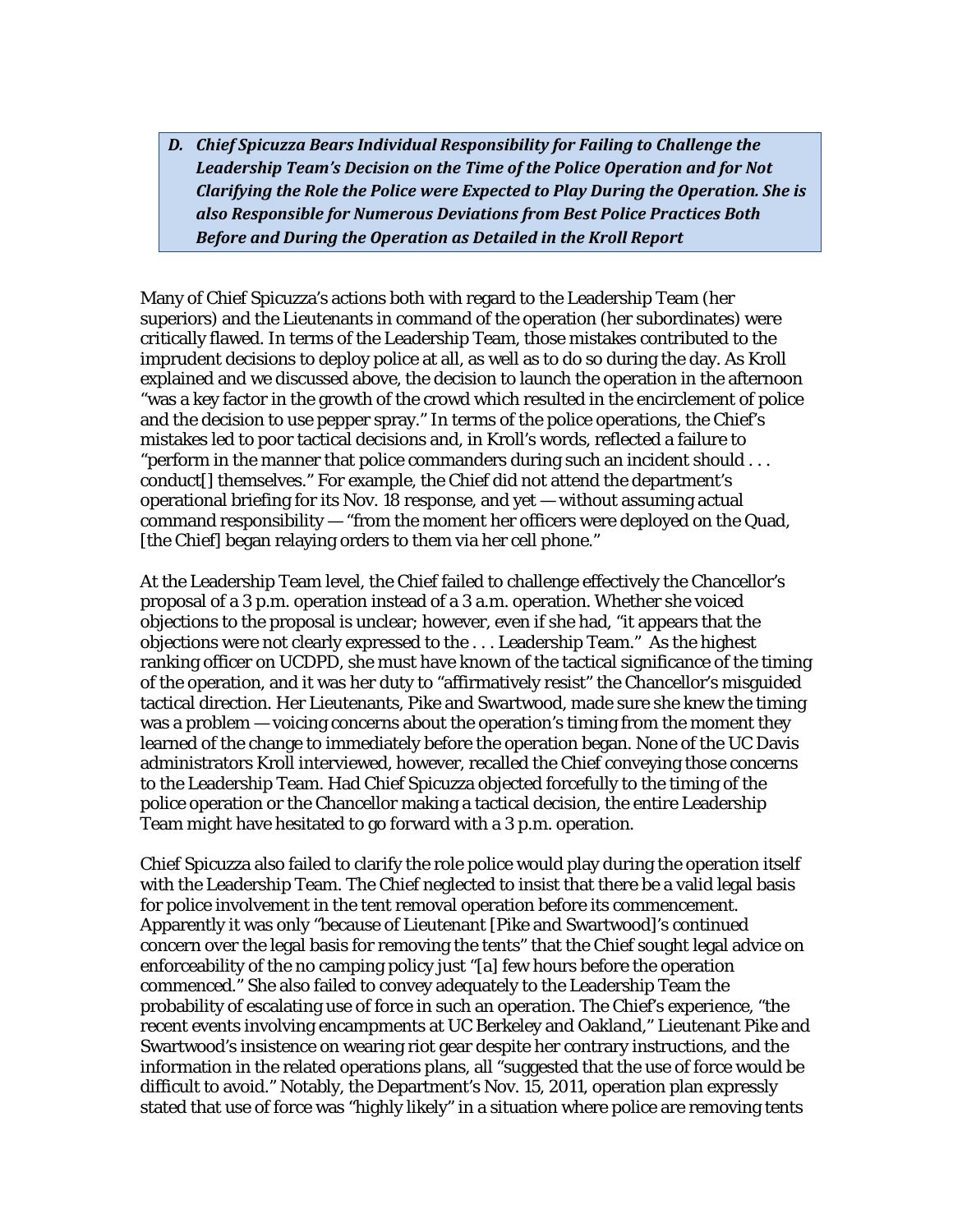from the quad. In short, the Chief should have been well aware of the risk and made that risk clear to the policymakers to whom she reported.

*E. Lt. Swartwood Bears Individual Responsibility for Abdicating his Duties as Incident Commander*

Nominally at least, Lieutenant Swartwood was the designated Incident Commander for the Nov. 18 operation. As detailed above and by Kroll, Lt. Swartwood did not act "in the manner that [a] police commander should." He failed to follow basic ICS/SEMS protocol from planning the incident to commanding it, resulting in unclear operational parameters and an unclear command structure, both of which contributed to his inability to command the operation effectively. His involvement with taking down the tents precluded him from obtaining an overview of the entire operation, a prerequisite to making informed command decisions.

*F. Lt. Pike Bears Primary Responsibility for the Objectively Unreasonable Decision to Use Pepper Spray on the Students Sitting in a Line and for the Manner in Which the Pepper Spray Was Used*

We agree with Kroll's conclusion that Lieutenant Pike's use of force in pepper spraying seated protesters was objectively unreasonable.

Some of the officers Kroll interviewed reported their subjective belief that, during the Nov. 18 incident, the crowd was hostile, they were surrounded, and they were at risk of losing their prisoners. On cursory review, the testimonial, photographic, and video evidence showing that in fact a crowd had partially encircled the police and was shouting chants like "If you let them go, we will let you leave" may appear to support that contention. However, a more careful review reveals several facts that conflict with that belief and which the commanders should have known. For instance, there were breaks in the circle around the officers. Where the circle was unbroken, the line was often still only one- or two-people deep, some of whom were seated, and many of whom may have been observers — crowding around to see what would happen — not protesters. Also, the more hostile chants were cut off by the majority of the crowd almost as quickly as they had started. Nor did they appear to reflect an actual intent by the crowd to prevent police from leaving with their prisoners. In fact, it was during one of the "If you let them go, we will let you leave" chants that Sgt. Beermann was able to leave, escorting an arrestee to an awaiting police car by simply walking him straight through the crowd, without incident or force escalation. Sgt. Beermann then returned and escorted another arrestee out through the crowd, again without incident. Both of the ranking officers in charge of the operation, Lt. Pike and Lt. Swartwood, were also able to move through the crowd freely, stepping over seated protesters on at least three occasions and just minutes before Lt. Pike sprayed those same protesters with pepper spray. Nor did Kroll identify objective evidence of any attempt by a protester to use violence. We agree with Kroll: on balance, the evidence does not provide an objective, factual basis for Lt. Pike's purported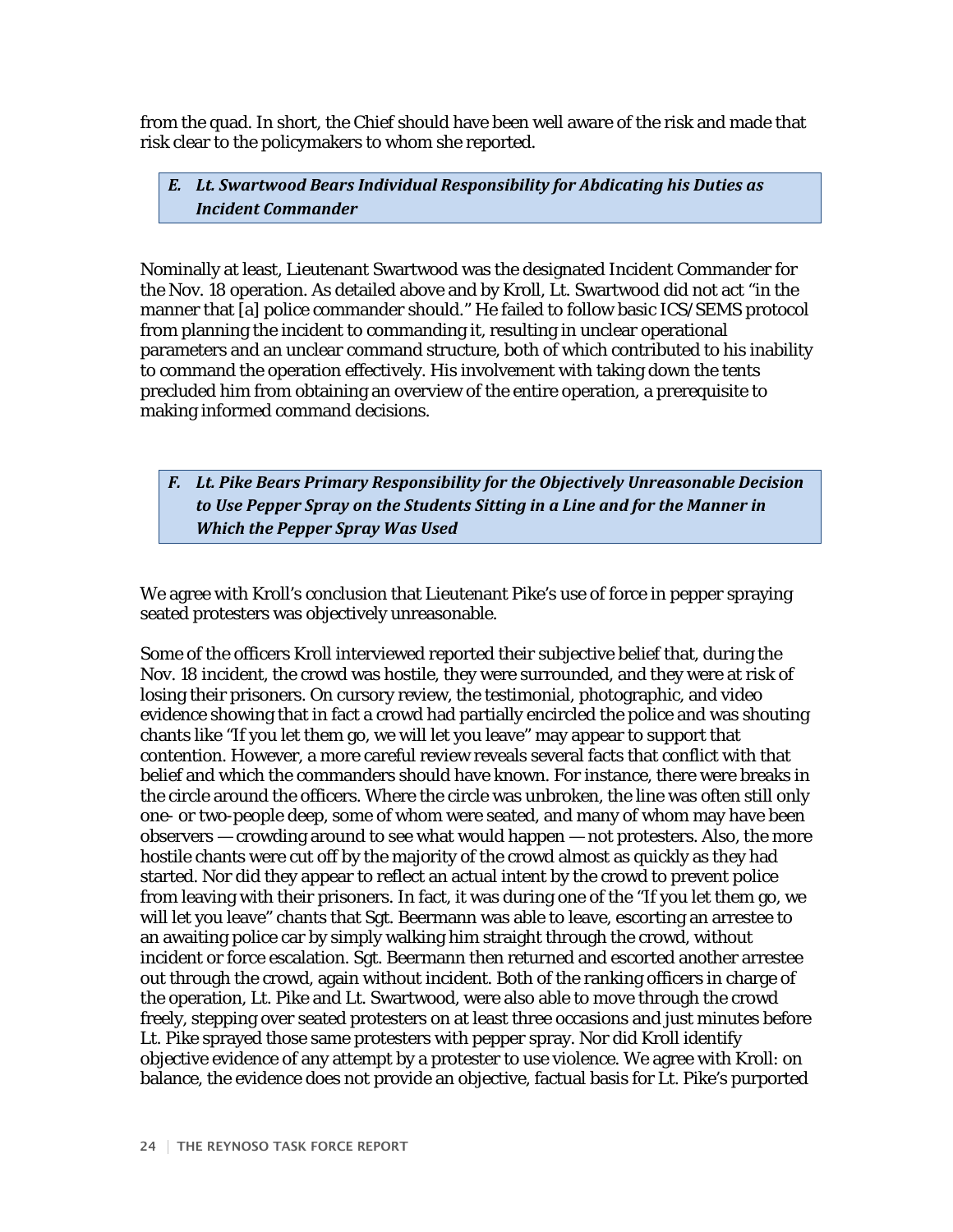belief that he was trapped, that any of his officers were trapped, or that the safety of their arrestees was at issue.

Lt. Pike is also responsible for the specific pepper spray weapon he used, the MK-9, and the manner in which he used it. The MK-9 is not an authorized weapon under UCDPD guidelines. UCDPD officers were not trained in how to use it correctly. And Lt. Pike did not use it correctly. The MK-9 is a higher pressure type of pepper spray than what officers normally carry on their utility belts (MK-4). It is designed for crowd dispersal rather than field applications and "[t]he recommended minimum distance for ... application of the MK-9 is six feet." Lt. Pike appeared to be spraying protesters at a much closer distance than 6 feet.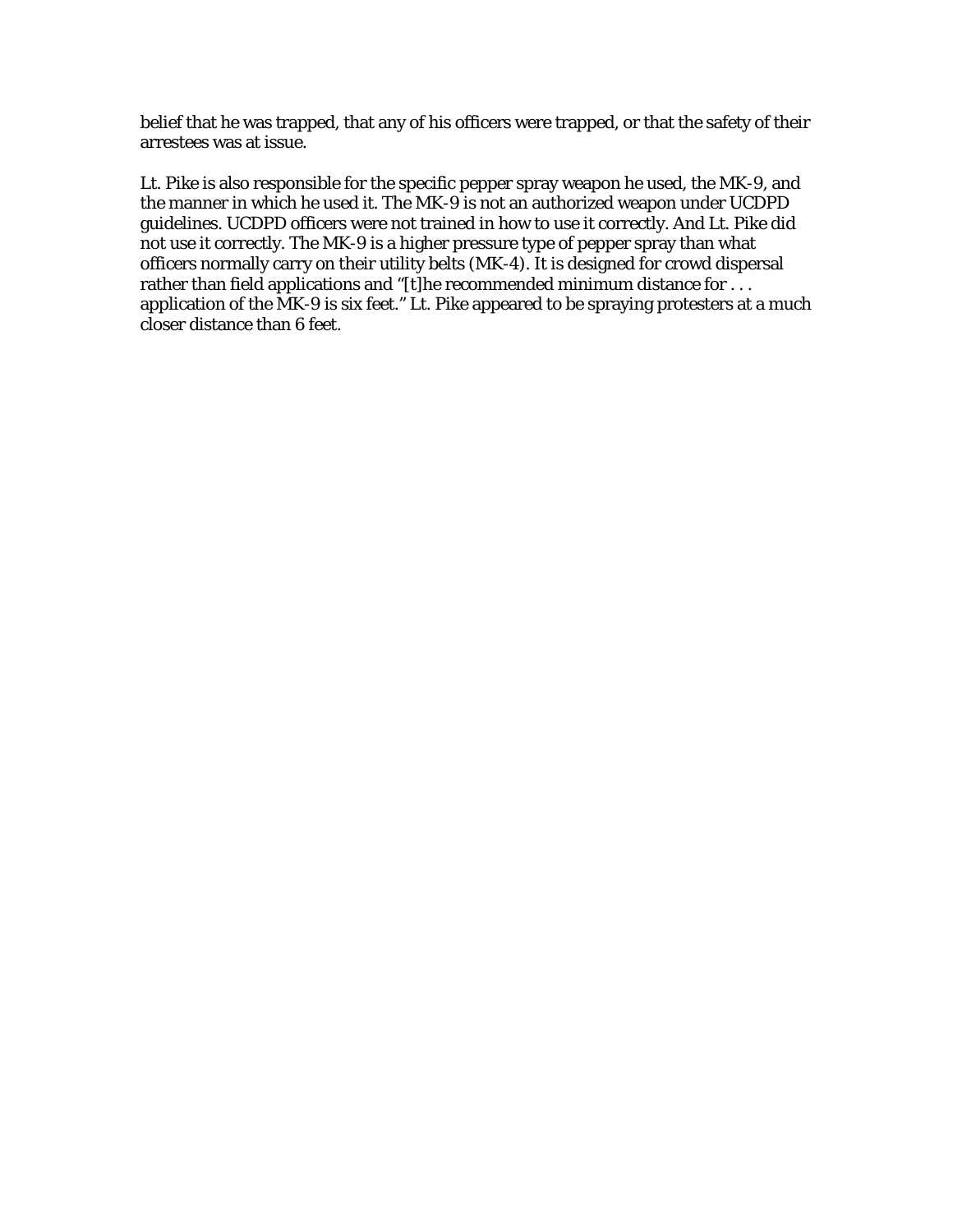## Section IV - Recommendations

The Task Force expects that the following recommendations will be implemented through a consultative process with various stakeholders throughout the campus community. Campus administration should develop interim actions until all stakeholder groups are consulted. All recommendations should be vigorously pursued and continually evaluated as to effectiveness and intended objective.

*A. Recommendations for the Administration and Leadership Response*

## *Administration and Leadership Response Recommendation No. 1*

The Task Force recommends the campus develop a broadly accepted agreement on rules and policies that regulate campus protests and instances of civil disobedience. This broadly accepted agreement should be grounded in our campus culture and regularly communicated to students. These rules and policies should be subject to regular review. Campus rules should:

- Be consistent with free speech doctrine;
- Recognize the unique circumstances of a university community and the importance of open and vigorous debate to our institutional function and identity;
- Respect the rights and interests of non-protesting students, faculty and staff;
- Respect the legitimate needs of the University to fulfill its educational function and operate its programs without undue interference;
- Recognize that the legitimate purpose of protest in a campus setting is to inform and persuade, not to coerce;
- Determine and define "non-violent" versus "active resistance" and "violent" protests and clarify the use of force and the force continuum as recommended by Kroll;
- Accurately identify and clearly describe and communicate the legal basis for the University's response to any protest or instance of civil disobedience;
- Identify the consequences for breaches of the rules and policies.

#### *Administration and Leadership Response Recommendation No. 2*

The Task Force recommends the Leadership Team engage in (1) proactive communication and consultation with the Academic Senate, Academic Federation, Staff Assembly, Graduate Student Association, Associated Students of UC Davis, and student governments of professional schools to build relationships and identify issues early; (2) invest in prevention through engagement in community dialogue and communitybuilding; and (3) develop a structure for campus constituents to raise issues (such as holding regular office hours).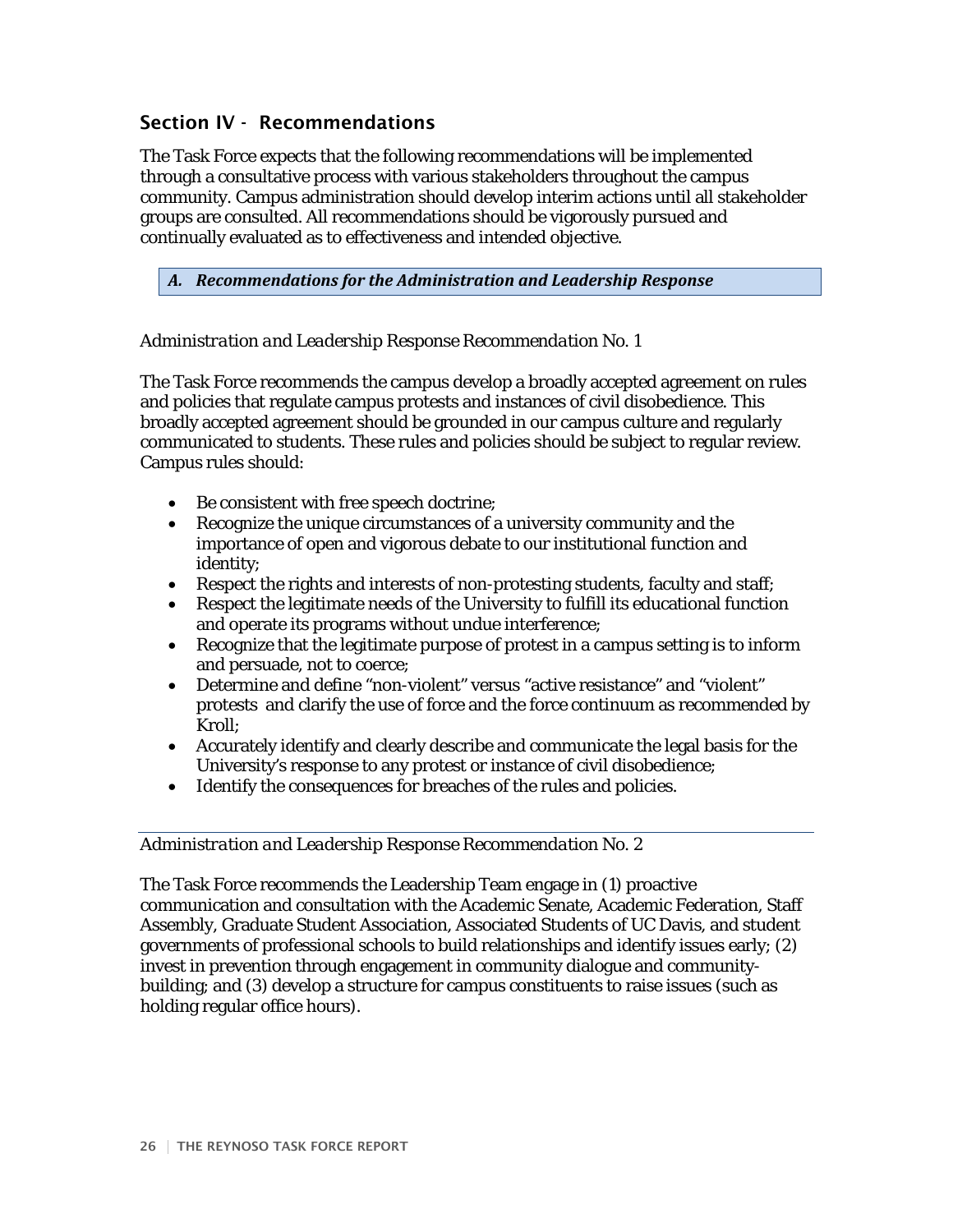## *Administration and Leadership Response Recommendation No. 3*

The Task Force recommends that campus leadership develop NIMS/SEMS compliant procedures and protocols in order to achieve standardized procedures for planning, managing, communicating, and collaborating to manage a large scale event or incident. The procedures and protocols will include:

- Delineation of the appropriate engagement of University administrative procedures as opposed to law enforcement engagement, clearly defined thresholds for activating and leadership roles in ICS (Incident Command System), and regular meaningful rehearsals (outside of state mandated training) of emergency preparedness including rigorous after action analysis of ICS. In particular, all members of the Leadership Team, including the Chancellor, should become familiar with NIMS/SEMS standards;
- Designation by the Chancellor of a senior administration official who has explicit responsibility for managing all matters related to incidents of this nature. This management responsibility includes protocols and procedures for collecting and validating information on the nature of the incident and participants. The official should be the direct liaison with the police department and the portal through which other senior officials funnel information;
- Establishment by the Leadership Team of clear and concise procedures that delineate policy decision-making from tactical implementation. Related training for both administration and police leadership must be undertaken on this issue.

## *Administration and Leadership Response Recommendation No. 4*

The Task Force recommends the Leadership Team devote itself to healing processes for the university community, including steps to operationalize the Principles of Community, and that the administration consider Restorative Justice among other tools to address behavior that negatively impacts the campus climate.

## *B. Recommendations for the UC Davis Police*

## *UC Davis Police Recommendation No. 1*

The Task Force recommends the Chancellor employ outside assistance to review UC Davis police department protocols and procedures. Once the review is completed, specialized training should occur with all members of the PD to assure compliance with modern and contemporary practices for a campus-based police department. This review should include:

- Recommendations related to all manner of PD operations including appropriate levels of oversight and review;
- Recommendations related to an evaluation of how the police requirements for our campus can be fulfilled including an analysis of the number of officers needed and the ratio of sworn officers (authorized to carry weapons) to other personnel;
- Determination of the appropriate command structure, how incident command is managed, coordination related to mutual aid, and procedures and protocol for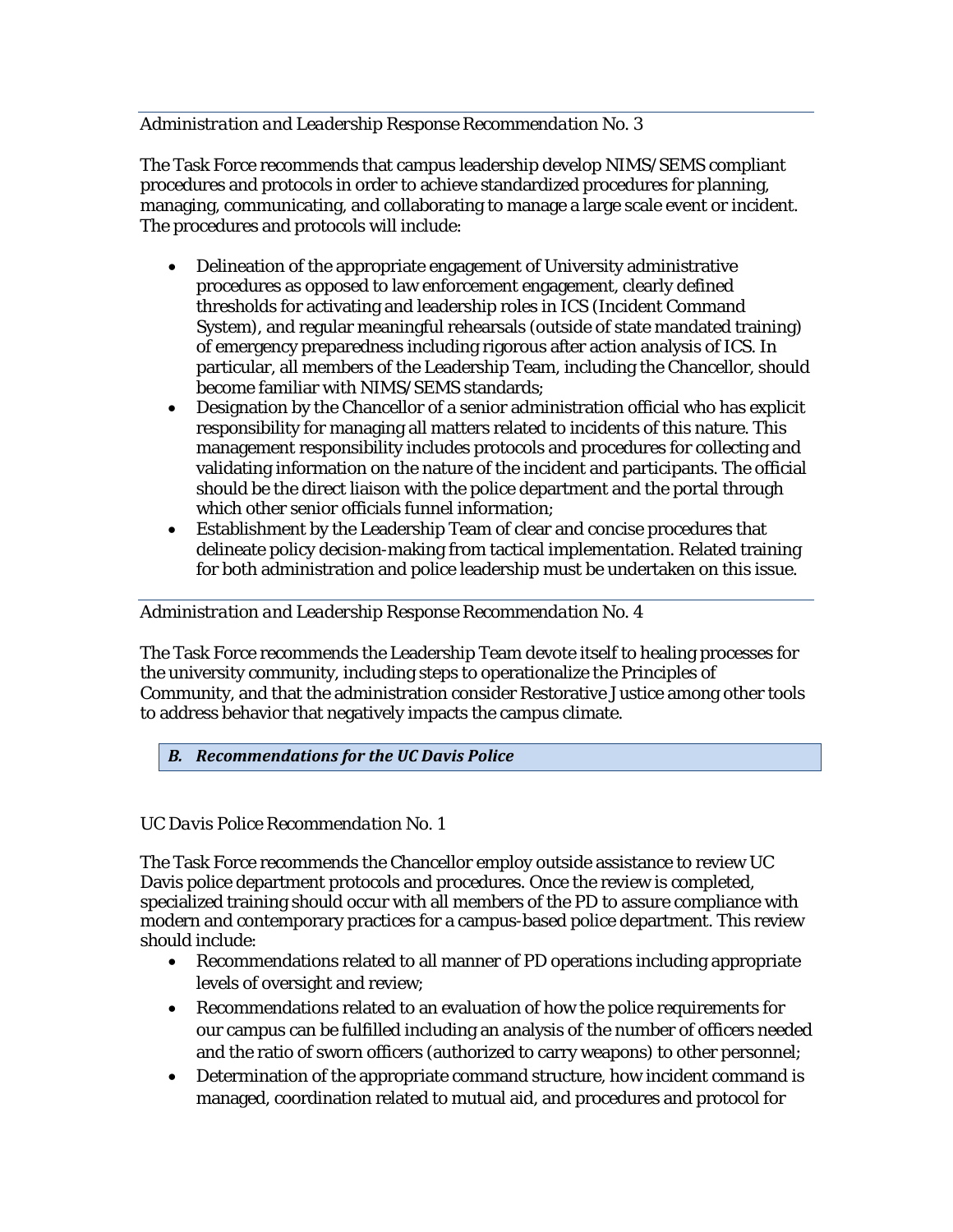use of all manner of force consistent with our campus culture. The protocol for use of force should include provisions for conditions for which riot gear is used;

- A review of the job description of the Chief of Police to ensure that the scope of practice as defined reflects the current campus needs and that the qualifications and experience reflect campus acuity. In addition, there should be a review of staffing and skill mix, benchmarking with other UC campuses and national university benchmarks if available. Any officer recruitment should consider the skills necessary to fit with the campus culture;
- Recommendations for annual competency trainings and annual performance evaluations.

## *UC Davis Police Recommendation No. 2*

The Task Force recommends the Chief of Police evaluate the appropriate role of student involvement in police functions such as increasing the size and utilization of the Aggie Hosts. The focus should be on fostering a deeper sense of community.

### *UC Davis Police Recommendation No. 3*

The Task Force recommends the UC Davis police department should strive to be a model of policing for a university campus and ensure best practices are followed.

### *C. Recommendations for System-Wide Consideration*

#### *System-wide Recommendation No. 1*

The Task Force recommends the University of California study, evaluate, and adopt policies involving the training, organization, and the operation of UC Police Departments to ensure that they reflect the distinct needs of a university community and utilize best practices and policing adapted to the characteristics of university communities.

*System-wide Recommendation No. 2*

The Task Force recommends the University of California adopt a system-wide policy for inter-agency support that requires responding agencies to respect the local campus' rules and procedures, including specifically those for the use of force.

#### *System-wide Recommendation No. 3*

The Task Force recommends The Office of the President should review provisions of the Police Officers' Bill of Rights that appear to limit independent public review of police conduct and make appropriate recommendations to the Legislature. The Task Force did not have access to the subject officers. This limitation does not serve the police or the public. When information necessary to understand and evaluate police conduct is unavailable to the public, the public has less confidence in the police and the police cannot perform their duty without public confidence.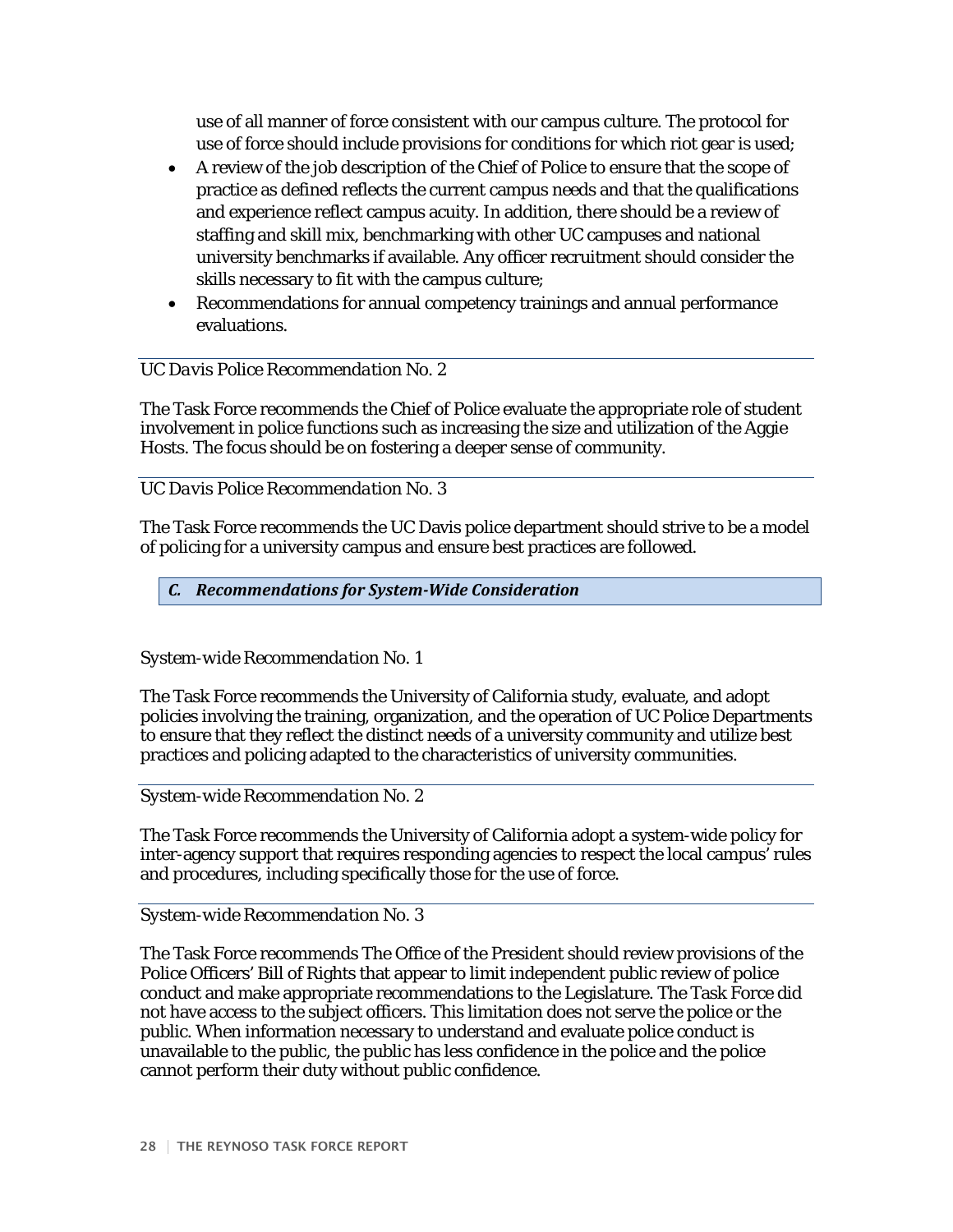## *D. Recommendation for the Campus Community*

## *Campus Community Recommendation No. 1*

The Task Force recommends that all members of the campus community adhere to the Principles of Community, respecting members of the campus community and acting with civility towards others.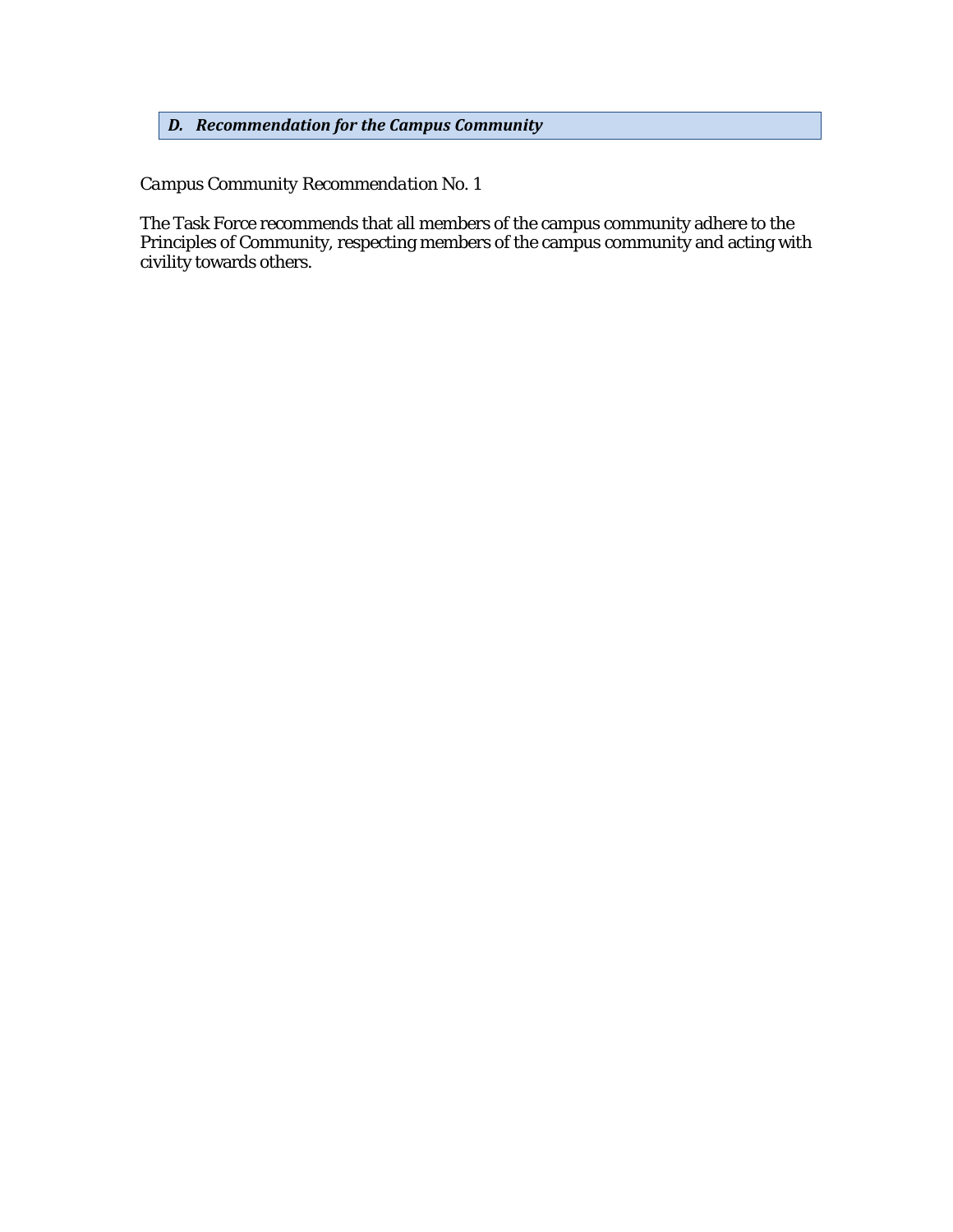## **Appendix 1 – Terminology and Nomenclature**

Because they are central to the analysis and recommendations, the Task Force uses some phrases repeatedly in its report. In order to communicate clearly, we want to take a moment to clarify these phrases.

## *The Leadership Team*

Administrative decisions at UC Davis are made by an informal group of administrative and police officers, not all of whom participate in the discussion of every issue considered by the group. The Kroll Report describes this group as the "Leadership Team." We have adopted that descriptive title for this report as well. The members of the Leadership Team are as follows:

- Linda P.B. Katehi, Chancellor
- Ralph J. Hexter, Provost and Executive Vice Chancellor
- John Meyer, Vice Chancellor Administration and Resource Management
- Fred E. Wood, Vice Chancellor Student Affairs
- Karl M. Engelbach, Associate Chancellor and Chief of Staff
- **Michael F. Sweeney, Associate Campus Counsel**
- **Steven Drown, Campus Counsel**
- Annette M. Spicuzza, Campus Police Chief
- Griselda Castro, Assistant Vice Chancellor Student Affairs
- Cynthia Harrison Barbera, Executive Director of Strategic Communications
- Claudia Morain, News Service Director

#### *NIMS/SEMS*

Both the Kroll Report and the Task Force Report make frequent references to the acronyms NIMS and SEMS. Indeed, a recurrent theme in both reports is that SEMS protocols were not activated or followed in this event.

Universities are placed in the local government organizational level of SEMS and are expected to employ SEMS for major events. SEMS can both be used to respond to unexpected disasters and to proactively plan for planned activities ranging from major sporting events, to parades, to protests such as the November 18 event.

SEMS stands for Standardized Emergency Management Systems. It is described in California Emergency Management Agency's (CAL EMA) website, [http://www.calema.ca.gov/planningandpreparedness/pages/standardized-emergency](http://www.calema.ca.gov/planningandpreparedness/pages/standardized-emergency-management-system.aspx)[management-system.aspx,](http://www.calema.ca.gov/planningandpreparedness/pages/standardized-emergency-management-system.aspx) as follows:

*"SEMS has been established to provide effective management of multi-agency and multijurisdictional emergencies in California. By standardizing key elements of the emergency management system, SEMS is intended to: facilitate the flow of information within and between levels of the system, and facilitate coordination among all responding agencies.* 

*Use of SEMS will reduce the incidence of poor coordination and communications.*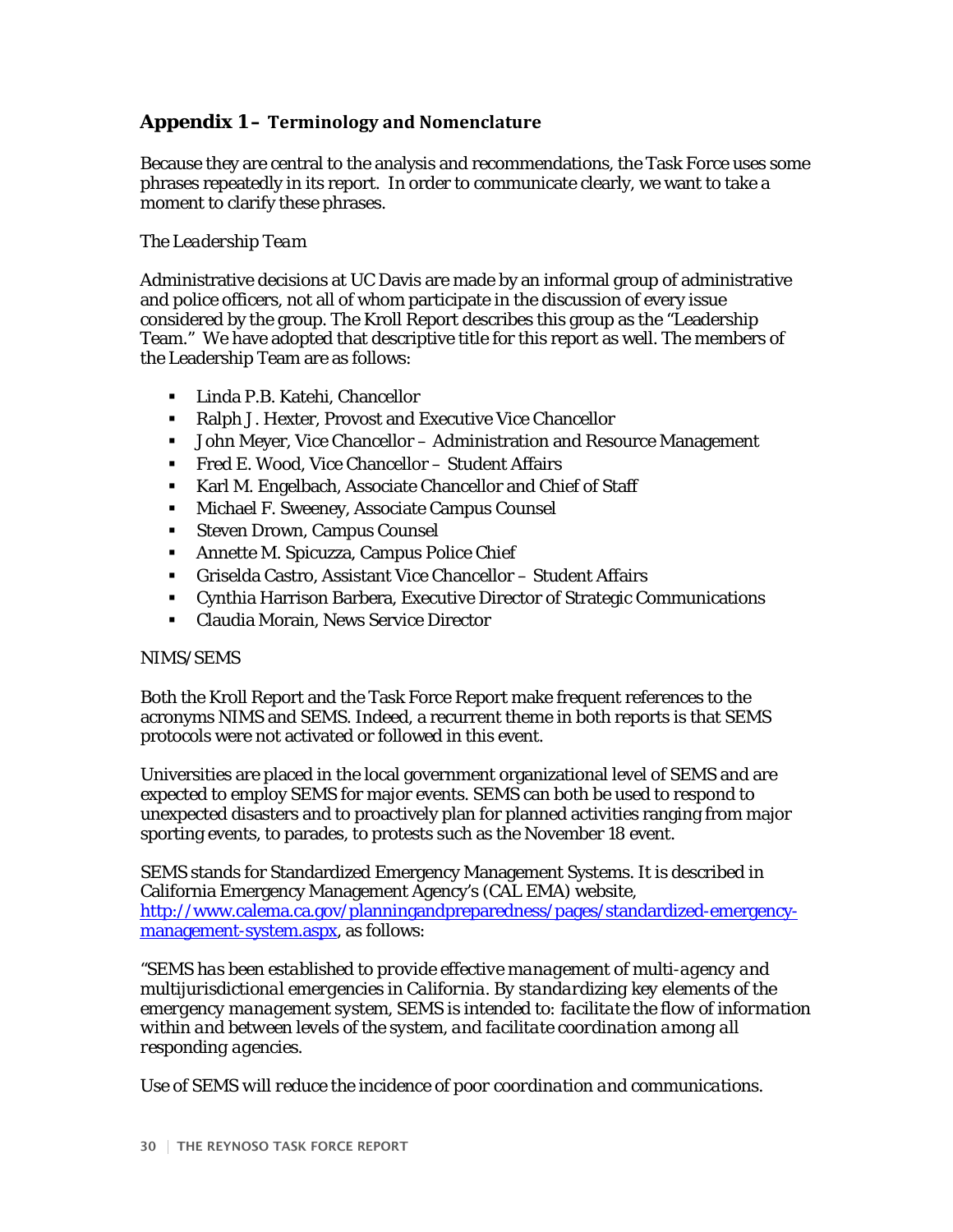*Local governments are required to use SEMS when their emergency operations center is activated or a local emergency is declared or proclaimed in order to be eligible for state funding of response-related personnel costs.*"

NIMS stands for The National Incident Management System (NIMS). It is a national model for emergency services management. NIMS was developed partly on the SEMS model and expanded upon SEMS to build a national framework for responding to emergency events. In California, the focus is generally on SEMS since it is specific to our state and includes the same principles.

ICS stands for the incident command system (ICS). It is a component of both SEMS and NIMS. ICS describes the structure and command system used for the field response. The Incident Commander in an ICS structure is usually the most qualified police or fire representative on site, in the field, at an event.

A key component of SEMS is written action plans for preparing for and responding to events. The CALEMA website describes the two standard types of action plans relevant to this Report.

*"Incident Action Plans: At the field response level, written or verbal incident action plans contain objectives reflecting the overall incident strategy and specific tactical action and supporting information for the next operational period. Incident action plans are essential and required element in achieving objectives under ICS."*

*"EOC Action Plans: At local, operational area, regional and state levels, the use of EOC action plans provide designated personnel with knowledge of the objectives to be achieved and the steps required for achievement. Action plans not only provide direction, but they also serve to provide a basis for measuring achievement of objectives and overall system performance. Action plans can be extremely effective tools during all phases of a disaster."*